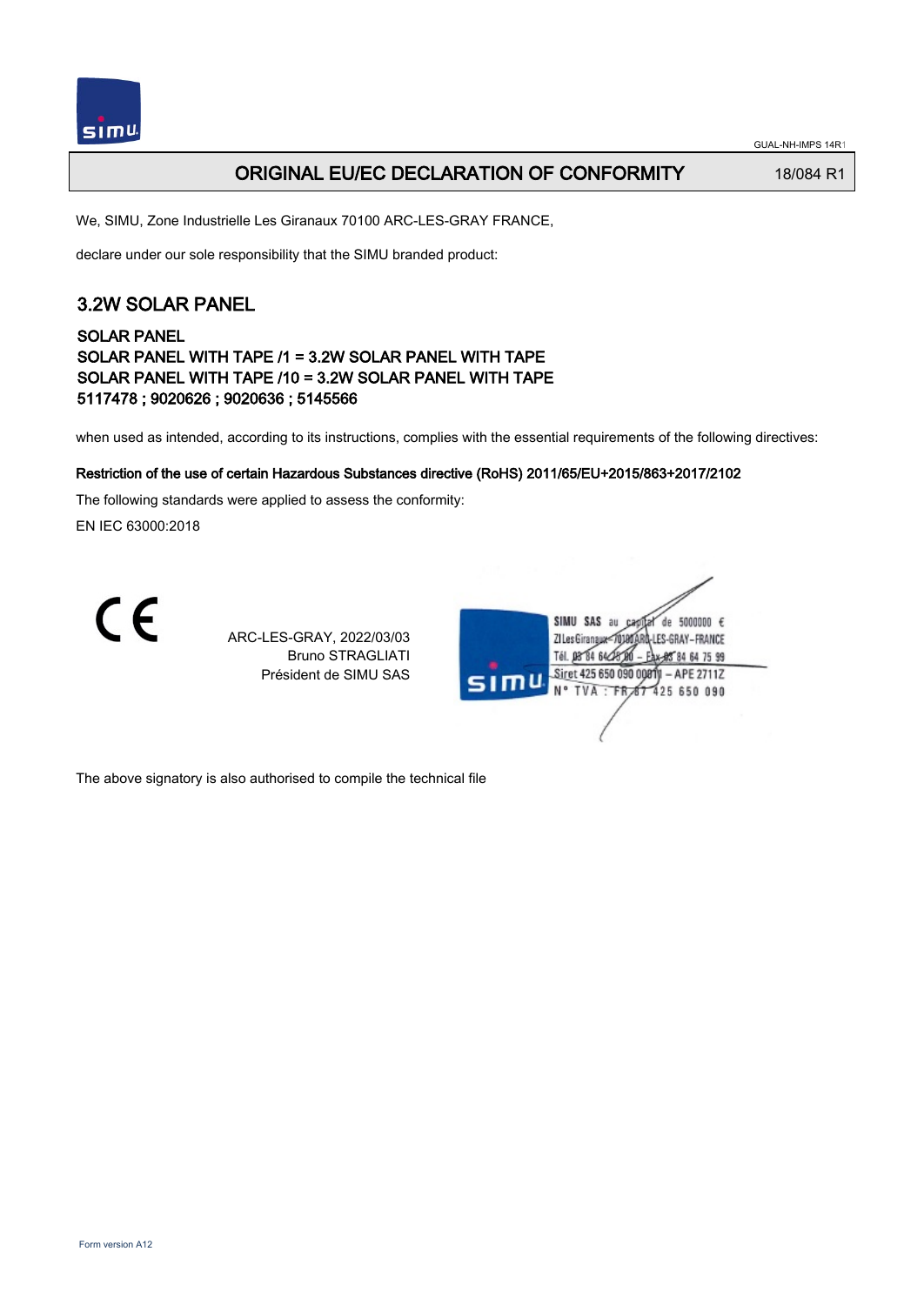



### ORIGINAL EU/EC DECLARATION OF CONFORMITY DECLARATION EU/CE DE CONFORMITE ORIGINALE

18/084 R1

We, SIMU, Zone Industrielle Les Giranaux 70100 ARC-LES-GRAY FRANCE, Nous,

declare under our sole responsibility that the SIMU branded product: declarons sous notre seule responsabilité que le produit de marque SIMU

## 3.2W SOLAR PANEL

#### SOLAR PANEL SOLAR PANEL WITH TAPE /1 = 3.2W SOLAR PANEL WITH TAPE SOLAR PANEL WITH TAPE /10 = 3.2W SOLAR PANEL WITH TAPE 5117478 ; 9020626 ; 9020636 ; 5145566

when used as intended, according to its instructions, complies with the essential requirements of the following directives: utilisé, selon l'usage prévu, comme décrit dans son manuel d'utilisation, est conforme aux exigences essentielles des directives suivantes

# Restriction of the use of certain Hazardous Substances directive (RoHS) 2011/65/EU+2015/863+2017/2102

Directive RoHS 2011/65/EU+2015/863+2017/2102

The following standards were applied to assess the conformity: Les normes de référence suivantes ont été appliquées pour évaluer la conformité

EN IEC 63000:2018

C E

ARC-LES-GRAY, 2022/03/03 Bruno STRAGLIATI Président de SIMU SAS

|      | SIMU SAS<br>de 5000000 $\epsilon$<br>au<br>Ca |
|------|-----------------------------------------------|
|      | LLES-GRAY-FRANCE<br>ZI Les Giranaux-7         |
|      | Tél. 08 84 64 28 0<br>以解84 64 75 99           |
|      | Siret 425 650 090 00811 - APE 2711Z           |
| sımu | N° TVA : FR 67 425 650 090                    |
|      |                                               |
|      |                                               |
|      |                                               |

The above signatory is also authorised to compile the technical file La personne signataire ci-dessus est aussi celle autorisée à constituer le dossier technique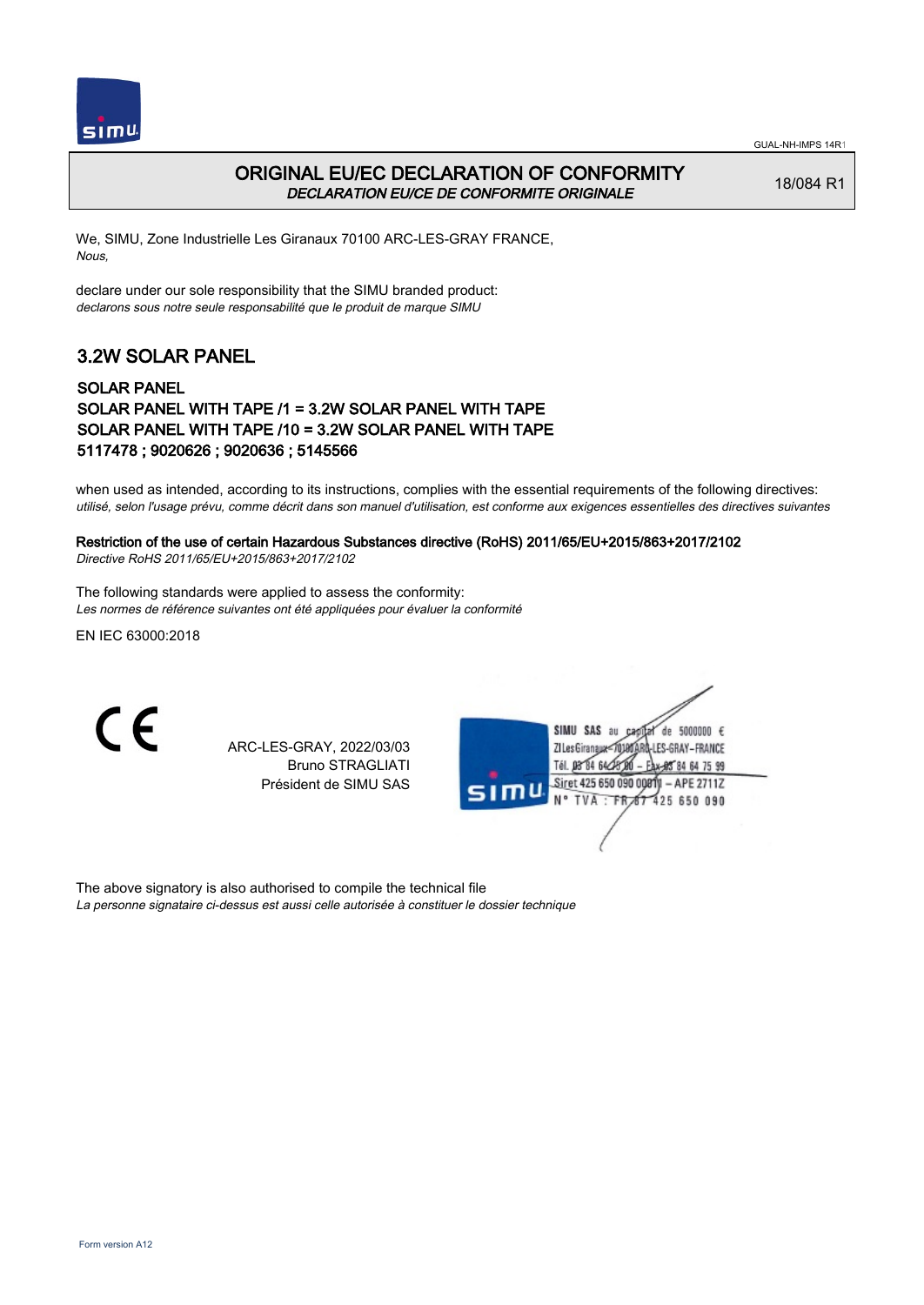



#### ORIGINAL EU/EC DECLARATION OF CONFORMITY ORIGINAL EU/EG-KONFORMITÄTSERKLÄRUNG

18/084 R1

We, SIMU, Zone Industrielle Les Giranaux 70100 ARC-LES-GRAY FRANCE, Wir,

declare under our sole responsibility that the SIMU branded product: erklären unter unserer alleinigen Verantwortung, dass das mit der Marke SIMU versehene Produkt

## 3.2W SOLAR PANEL

#### SOLAR PANEL SOLAR PANEL WITH TAPE /1 = 3.2W SOLAR PANEL WITH TAPE SOLAR PANEL WITH TAPE /10 = 3.2W SOLAR PANEL WITH TAPE 5117478 ; 9020626 ; 9020636 ; 5145566

when used as intended, according to its instructions, complies with the essential requirements of the following directives: den einschlägigen Bestimmungen der folgenden Richtlinien entspricht, wenn es nach den Anweisungen des Herstellers bestimmungsgemäß verwendet wird

#### Restriction of the use of certain Hazardous Substances directive (RoHS) 2011/65/EU+2015/863+2017/2102

RoHS-Richtlinie 2011/65/EU+2015/863+2017/2102

The following standards were applied to assess the conformity: Die Konformität wird durch die Einhaltung folgender Normen nachgewiesen

EN IEC 63000:2018

CE

ARC-LES-GRAY, 2022/03/03 Bruno STRAGLIATI Président de SIMU SAS

| SIMU SAS au<br>5000000 $\epsilon$<br>de<br>ZI Les Giranaux=70180ARD-LES-GRAY-FRANCE |
|-------------------------------------------------------------------------------------|
| Tél. 08 84 64 28 00<br>AX-85 84 64 75 99<br>Siret 425 650 090 00811 - APE 2711Z     |
| SIMU<br>N° TVA : FR 67 425 650 090                                                  |
|                                                                                     |

The above signatory is also authorised to compile the technical file

Die oben genannte Person ist auch bevollmächtigt, die relevanten technischen Unterlagen zusammenzustellen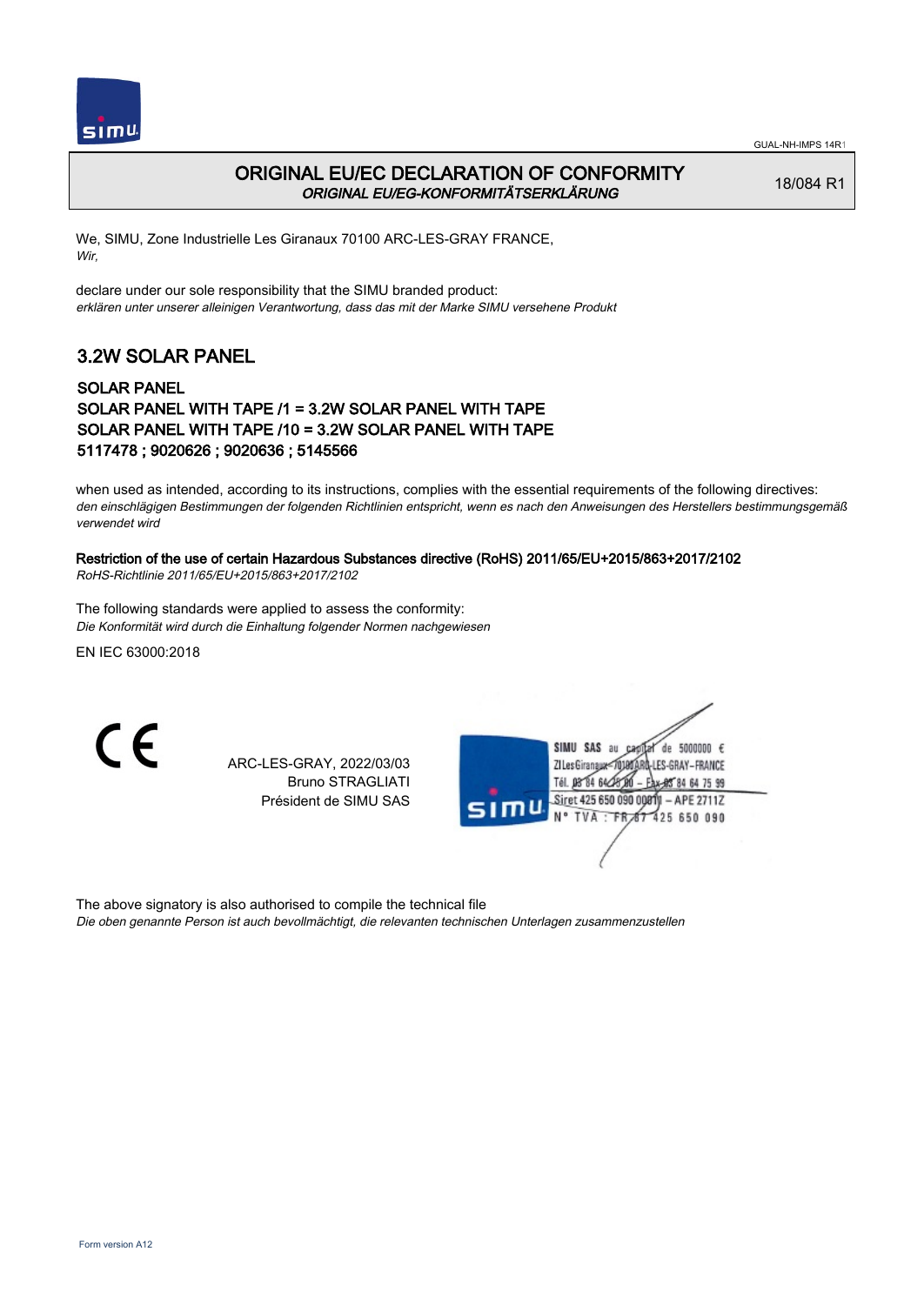



### ORIGINAL EU/EC DECLARATION OF CONFORMITY DECLARACIÓN UE/CE DE CONFORMIDAD ORIGINAL

18/084 R1

We, SIMU, Zone Industrielle Les Giranaux 70100 ARC-LES-GRAY FRANCE, Nosotros,

declare under our sole responsibility that the SIMU branded product: declaramos bajo nuestra única responsabilidad, que los productos de la marca SIMU

# 3.2W SOLAR PANEL

#### SOLAR PANEL SOLAR PANEL WITH TAPE /1 = 3.2W SOLAR PANEL WITH TAPE SOLAR PANEL WITH TAPE /10 = 3.2W SOLAR PANEL WITH TAPE 5117478 ; 9020626 ; 9020636 ; 5145566

when used as intended, according to its instructions, complies with the essential requirements of the following directives: cuando se utilizan según el uso previsto, de conformidad con sus instrucciones, cumplen con los requisitos esenciales de las siguientes directivas

#### Restriction of the use of certain Hazardous Substances directive (RoHS) 2011/65/EU+2015/863+2017/2102

Directiva RoHS 2011/65/EU+2015/863+2017/2102

The following standards were applied to assess the conformity: Las siguientes normas de referencia han sido aplicadas para evaluar la conformidad

EN IEC 63000:2018

CE

ARC-LES-GRAY, 2022/03/03 Bruno STRAGLIATI Président de SIMU SAS

|      | SAS<br>5000000 $\epsilon$<br>SIMU<br>de<br>âu<br>LES-GRAY-FRANCE<br>ZI Les Giranaux<7 |  |
|------|---------------------------------------------------------------------------------------|--|
|      | Tél. 08 84 64 28<br>Eax-85 84 64 75 99                                                |  |
| SIMU | Siret 425 650 090 00811 - APE 2711Z<br>N° TVA : FR 67 425 650 090                     |  |
|      |                                                                                       |  |

The above signatory is also authorised to compile the technical file

el firmante, anteriormente mencionado tambien esta facultado para elaborar el expediente tecnico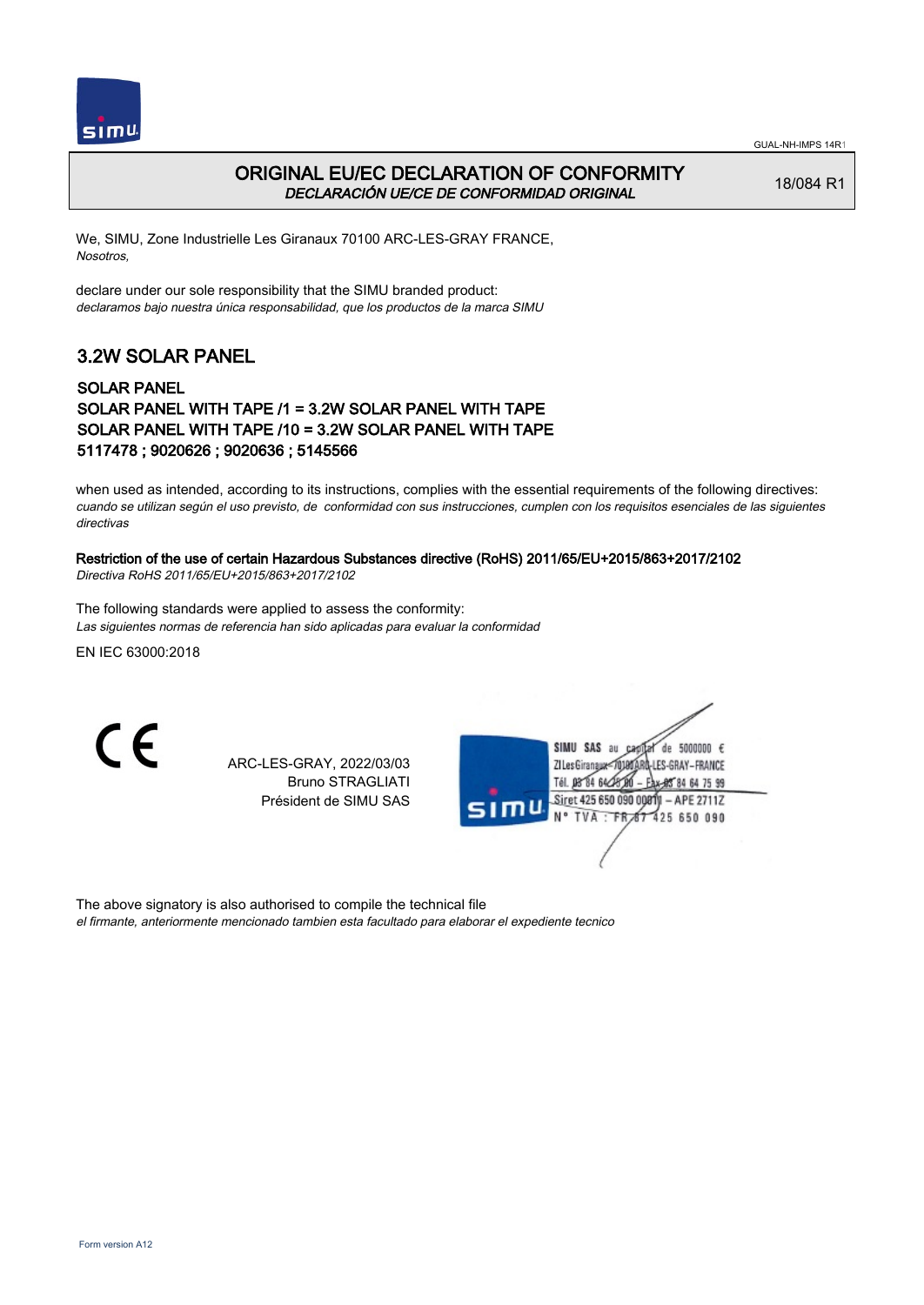



### ORIGINAL EU/EC DECLARATION OF CONFORMITY DICHIARAZIONE DI CONFORMITÀ UE/CE ORIGINALE

18/084 R1

We, SIMU, Zone Industrielle Les Giranaux 70100 ARC-LES-GRAY FRANCE, Noi,

declare under our sole responsibility that the SIMU branded product: dichiariamo sotto la nostra esclusiva responsabilità che l'appareccho di marca SIMU

## 3.2W SOLAR PANEL

#### SOLAR PANEL SOLAR PANEL WITH TAPE /1 = 3.2W SOLAR PANEL WITH TAPE SOLAR PANEL WITH TAPE /10 = 3.2W SOLAR PANEL WITH TAPE 5117478 ; 9020626 ; 9020636 ; 5145566

when used as intended, according to its instructions, complies with the essential requirements of the following directives: se utilizzato secondo l'uso previsto, come descritto nel suo manuale d'istruzioni, è conforme ai requisiti essenziali delle seguenti Direttive

#### Restriction of the use of certain Hazardous Substances directive (RoHS) 2011/65/EU+2015/863+2017/2102 Direttiva RoHS 2011/65/EU+2015/863+2017/2102

The following standards were applied to assess the conformity: I seguenti standard di riferimento sono stati applicati per ottenere la conformità

EN IEC 63000:2018

C E

ARC-LES-GRAY, 2022/03/03 Bruno STRAGLIATI Président de SIMU SAS

|      | SIMU SAS<br>de 5000000 $\epsilon$<br>âu<br><b>Q-LES-GRAY-FRANCE</b><br>ZI Les Giranaux |
|------|----------------------------------------------------------------------------------------|
| SIMU | Tél. 08 84 64 CH<br>1x-85 84 64 75 99<br>Siret 425 650 090 00811<br>$-$ APE 2711Z      |
|      | N° TVA : FR 67 425 650 090                                                             |
|      |                                                                                        |

The above signatory is also authorised to compile the technical file Il firmatario è inoltre autorizzato a costituire il fascicolo tecnico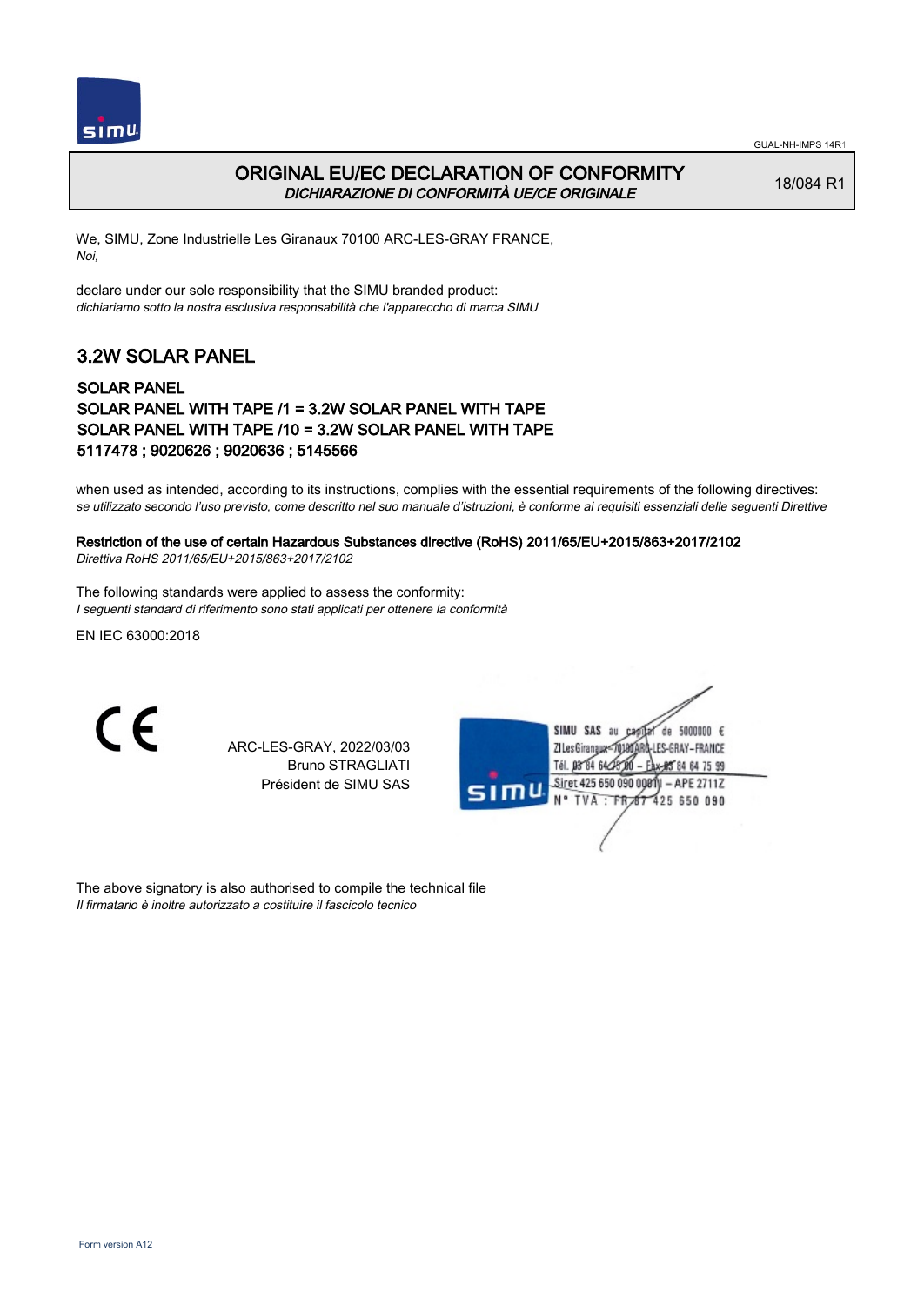



### ORIGINAL EU/EC DECLARATION OF CONFORMITY ОРИГИНАЛНА EU/EC ДЕКЛАРАЦИЯ ЗА СЪОТВЕТСТВИЕ

18/084 R1

We, SIMU, Zone Industrielle Les Giranaux 70100 ARC-LES-GRAY FRANCE, Ние,

declare under our sole responsibility that the SIMU branded product: декларираме на своя лична отговорност, че продукт с търговска марка SIMU

## 3.2W SOLAR PANEL

#### SOLAR PANEL SOLAR PANEL WITH TAPE /1 = 3.2W SOLAR PANEL WITH TAPE SOLAR PANEL WITH TAPE /10 = 3.2W SOLAR PANEL WITH TAPE 5117478 ; 9020626 ; 9020636 ; 5145566

when used as intended, according to its instructions, complies with the essential requirements of the following directives: когато се използва съобразно предназначението си и в съответствие с инструкциите е в съответствие с основните изисквания на следните директиви

#### Restriction of the use of certain Hazardous Substances directive (RoHS) 2011/65/EU+2015/863+2017/2102

RoHS Директива относно ограничението на употребата на определени опасни вещества в електрическото и електронното оборудване 2011/65/EU+2015/863+2017/2102

The following standards were applied to assess the conformity: Следните референтни стандарти са приложени за оценяване на съответствието

EN IEC 63000:2018

 $\epsilon$ 

ARC-LES-GRAY, 2022/03/03 Bruno STRAGLIATI Président de SIMU SAS

|      | SAS<br>de 5000000 $\epsilon$<br>SIMU<br>au<br>Câ<br><b>LES-GRAY-FRANCE</b><br>ZI Les Giranaux< |
|------|------------------------------------------------------------------------------------------------|
|      | Tél. 08 84 64 28 8<br>Ax-85 84 64 75 99                                                        |
| SIMU | Siret 425 650 090 00811<br>$-$ APE 2711Z<br>N° TVA : FR 67 425 650 090                         |
|      |                                                                                                |

The above signatory is also authorised to compile the technical file Гоеподписващия също е упълномощен да съставя техническо досие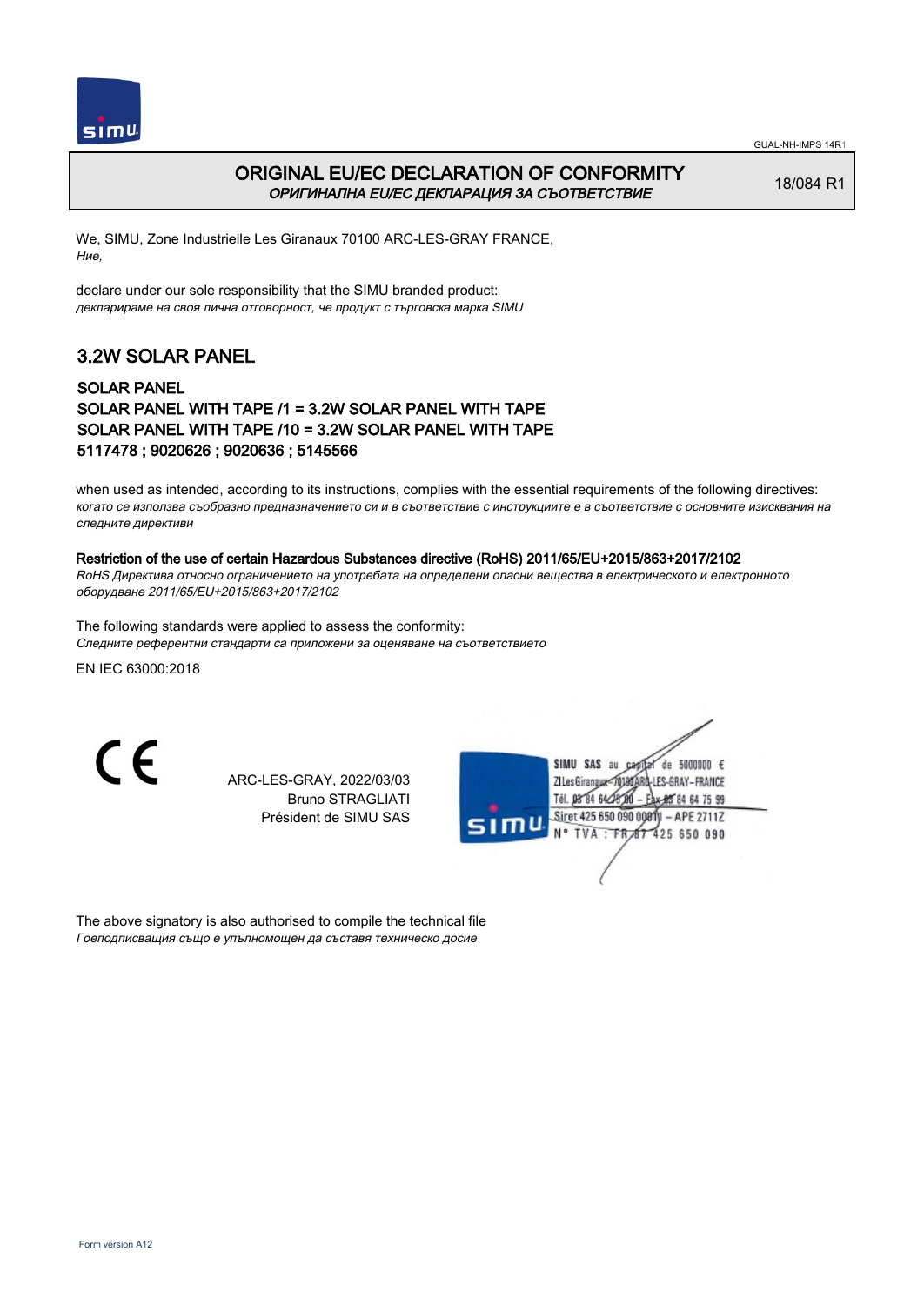

### ORIGINAL EU/EC DECLARATION OF CONFORMITY ORIGINÁLNÍ EU/ES PROHLÁŠENÍ O SHODĚ

18/084 R1

We, SIMU, Zone Industrielle Les Giranaux 70100 ARC-LES-GRAY FRANCE, My,

declare under our sole responsibility that the SIMU branded product: prohlašujeme na svou výlučnou odpovědnost, že výrobek značky SIMU

# 3.2W SOLAR PANEL

#### SOLAR PANEL SOLAR PANEL WITH TAPE /1 = 3.2W SOLAR PANEL WITH TAPE SOLAR PANEL WITH TAPE /10 = 3.2W SOLAR PANEL WITH TAPE 5117478 ; 9020626 ; 9020636 ; 5145566

when used as intended, according to its instructions, complies with the essential requirements of the following directives: pokud je používán v souladu s účelem použití a s návodem, splňuje základní požadavky těchto směrnic

#### Restriction of the use of certain Hazardous Substances directive (RoHS) 2011/65/EU+2015/863+2017/2102

Směrnice o omezení používání některých nebezpečných látek v elektrických a elektronických zařízeních 2011/65/EU+2015/863+2017/2102

The following standards were applied to assess the conformity: Pro posouzení shody byly použity následující normy

EN IEC 63000:2018



ARC-LES-GRAY, 2022/03/03 Bruno STRAGLIATI Président de SIMU SAS

SIMU SAS au de 5000000  $\epsilon$ ZI Les Giranaux</r01 LES-GRAY-FRANCE Tél. 08 84 64 25 64 75 99 Siret 425 650 090 0081 APE 2711Z N° TVA : FR 425 650 090

The above signatory is also authorised to compile the technical file Výše uvedená osoba je také osoba pověřená sestavením technické dokumentace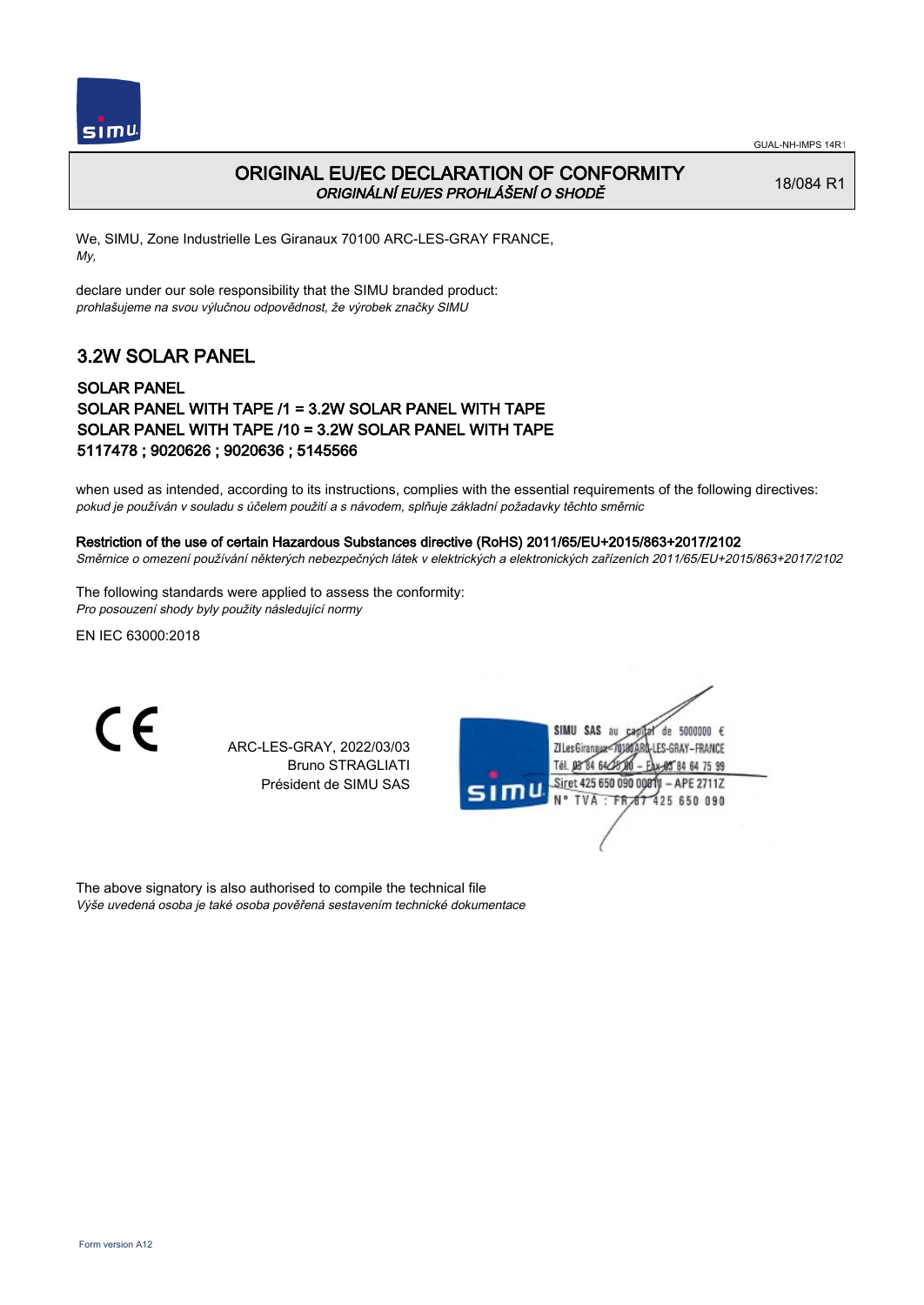



### ORIGINAL EU/EC DECLARATION OF CONFORMITY ORIGINAL EU/EF-OVERENSSTEMMELSESERKLÆRING

18/084 R1

We, SIMU, Zone Industrielle Les Giranaux 70100 ARC-LES-GRAY FRANCE, Vi,

declare under our sole responsibility that the SIMU branded product: erklærer som eneansvarlige, at SIMU mærkede produkter

## 3.2W SOLAR PANEL

#### SOLAR PANEL SOLAR PANEL WITH TAPE /1 = 3.2W SOLAR PANEL WITH TAPE SOLAR PANEL WITH TAPE /10 = 3.2W SOLAR PANEL WITH TAPE 5117478 ; 9020626 ; 9020636 ; 5145566

when used as intended, according to its instructions, complies with the essential requirements of the following directives: når det anvendes efter hensigten, efter dennes instrukser, overholder kravene i følgende direktiver

### Restriction of the use of certain Hazardous Substances directive (RoHS) 2011/65/EU+2015/863+2017/2102

RoHS direktiv 2011/65/EU+2015/863+2017/2102

The following standards were applied to assess the conformity: Referencestandarderne der følger blev anvendt til at vurdere overholdelsen

EN IEC 63000:2018

 $\epsilon$ 

ARC-LES-GRAY, 2022/03/03 Bruno STRAGLIATI Président de SIMU SAS

|      | SAS<br>de 5000000 $\epsilon$<br>SIMU<br>au<br>Cad<br><b>LES-GRAY-FRANCE</b><br>ZI Les Giranaux-7<br>Tél. 08 84 64 28 01<br>Eax-85 84 64 75 99 |
|------|-----------------------------------------------------------------------------------------------------------------------------------------------|
| SIMU | N° TVA : FR 67 425 650 090                                                                                                                    |
|      | Siret 425 650 090 00811 - APE 2711Z                                                                                                           |

The above signatory is also authorised to compile the technical file Personen nævnt ovenfor er også godkendt til at udarbejde det tekniske dossier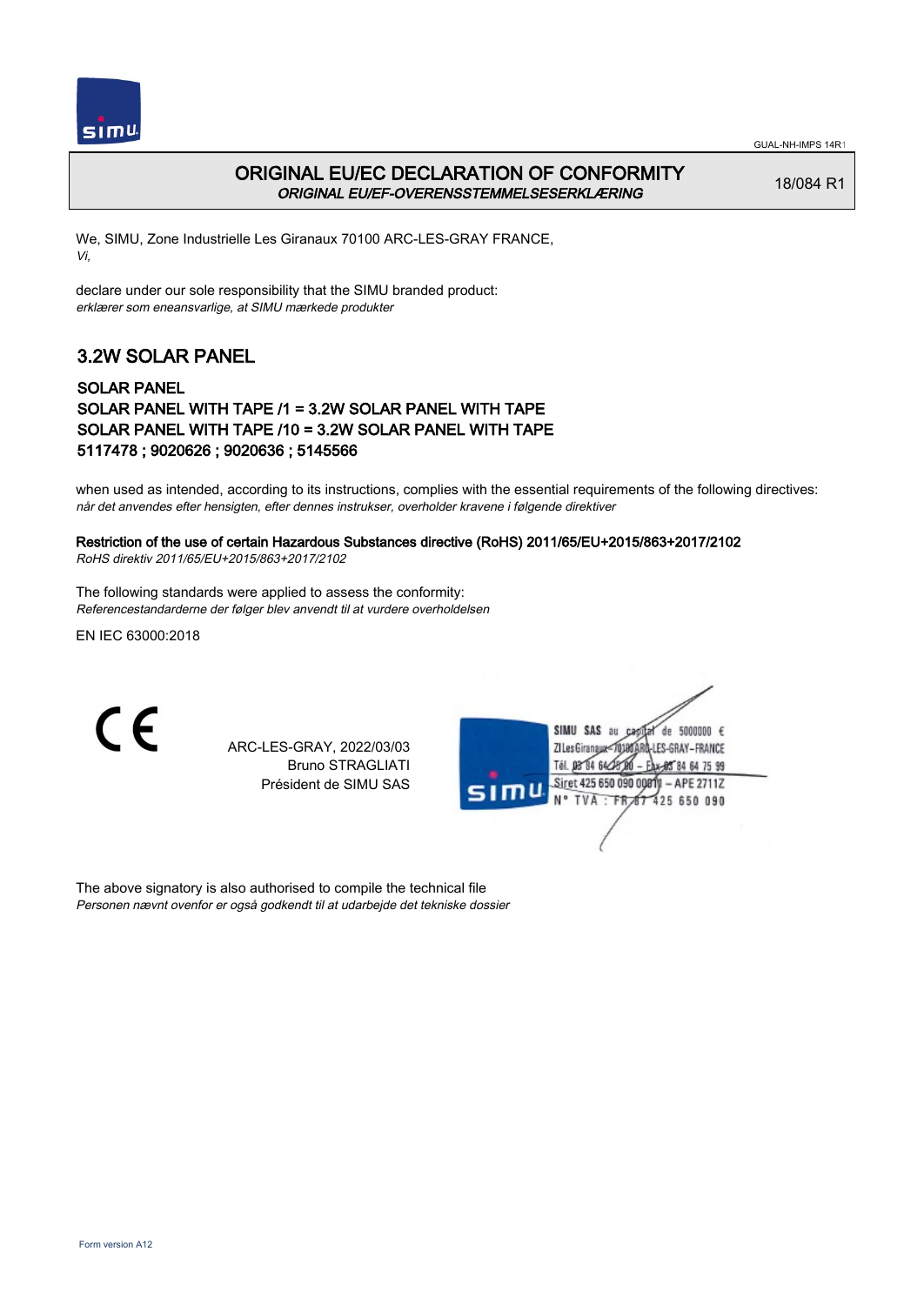

### ORIGINAL EU/EC DECLARATION OF CONFORMITY EL/EK VASTAVUSDEKLARATSIOON

18/084 R1

We, SIMU, Zone Industrielle Les Giranaux 70100 ARC-LES-GRAY FRANCE, Meie,

declare under our sole responsibility that the SIMU branded product: kinnitame kogu vastutusega, et SIMU kaubamärgiga tooted

# 3.2W SOLAR PANEL

#### SOLAR PANEL SOLAR PANEL WITH TAPE /1 = 3.2W SOLAR PANEL WITH TAPE SOLAR PANEL WITH TAPE /10 = 3.2W SOLAR PANEL WITH TAPE 5117478 ; 9020626 ; 9020636 ; 5145566

when used as intended, according to its instructions, complies with the essential requirements of the following directives: kui kasutatakse eesmärgipäraselt ja juhiste kohaselt, vastavad käesoleva direktiivi põhinõuetele

#### Restriction of the use of certain Hazardous Substances directive (RoHS) 2011/65/EU+2015/863+2017/2102

RoHs direktiiv ohtlike ainete kasutamise piirangute kohta elektri- ja elektroonikaseadmetes 2011/65/EU+2015/863+2017/2102

The following standards were applied to assess the conformity: Vastavusdeklaratsiooni hindamiseks kasutatakse järgmisi standardeid

EN IEC 63000:2018



ARC-LES-GRAY, 2022/03/03 Bruno STRAGLIATI Président de SIMU SAS

| SIMU SAS au<br>de 5000000 $\epsilon$<br>Ca<br>ZI Les Giranaux180ARD-LES-GRAY – FRANCE<br>Tél. 08 84 64<br>EAX-985 84 64 75 99 |
|-------------------------------------------------------------------------------------------------------------------------------|
| Siret 425 650 090 00811 - APE 2711Z<br>SIMU<br>N° TVA : FR 67 425 650 090                                                     |
|                                                                                                                               |

The above signatory is also authorised to compile the technical file Eelpool nimetatud isik on volitatud koostama tehnilist dokumentatsiooni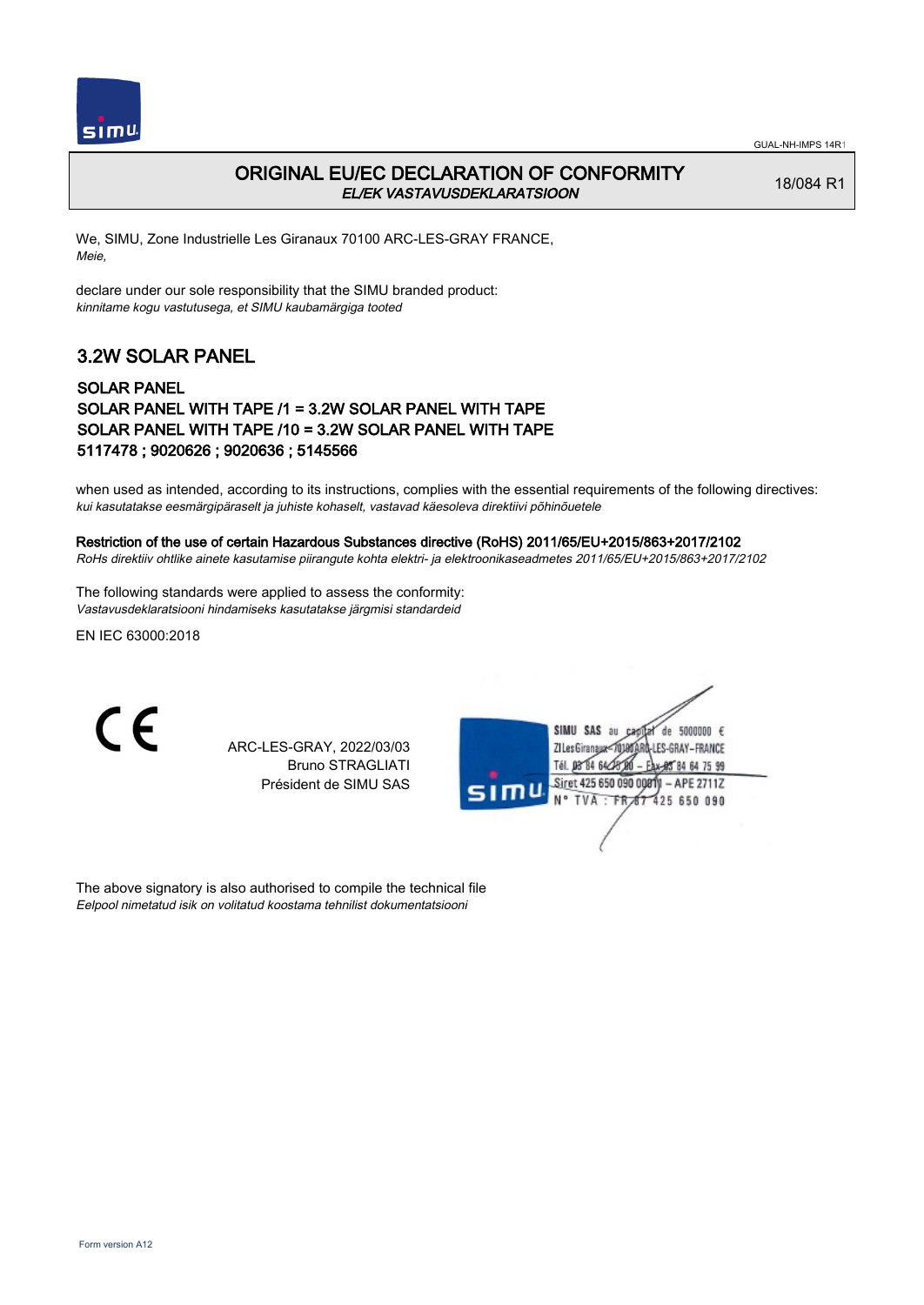



### ORIGINAL EU/EC DECLARATION OF CONFORMITY ALKUPERÄISET EU/EY-VAATIMUSTENMUKAISUUSVAKUUTUS

18/084 R1

We, SIMU, Zone Industrielle Les Giranaux 70100 ARC-LES-GRAY FRANCE, Me,

declare under our sole responsibility that the SIMU branded product: vakuutamme omalla vastuullamme, että SIMU merkkituote

## 3.2W SOLAR PANEL

#### SOLAR PANEL SOLAR PANEL WITH TAPE /1 = 3.2W SOLAR PANEL WITH TAPE SOLAR PANEL WITH TAPE /10 = 3.2W SOLAR PANEL WITH TAPE 5117478 ; 9020626 ; 9020636 ; 5145566

when used as intended, according to its instructions, complies with the essential requirements of the following directives: kun käytettynä oikein ja sen ohjeiden mukaan, noudattaa seuraavien direktiivien olennaisia vaatimuksia

### Restriction of the use of certain Hazardous Substances directive (RoHS) 2011/65/EU+2015/863+2017/2102

RoHS direktiivin 2011/65/EU+2015/863+2017/2102

The following standards were applied to assess the conformity: Seuraavia viitestandardeja sovellettiin vaatimustenmukaisuusvakuutusta arvioitaessa

EN IEC 63000:2018

 $\epsilon$ 

ARC-LES-GRAY, 2022/03/03 Bruno STRAGLIATI Président de SIMU SAS

| SIMU SAS<br>de 5000000 $\epsilon$<br>âu<br>cа<br>ARĜ-LES-GRAY – FRANCE<br>ZI Les GiranauxTél. 08 84 64 28<br>Ax-85 84 64 75 99 |  |
|--------------------------------------------------------------------------------------------------------------------------------|--|
| Siret 425 650 090 00811 - APE 2711Z<br>SIMU<br>N° TVA : FR 67 425 650 090                                                      |  |
|                                                                                                                                |  |

The above signatory is also authorised to compile the technical file Yllä allekirjoittaja on myös valtuutettu kokoamaan teknisten tiedostojen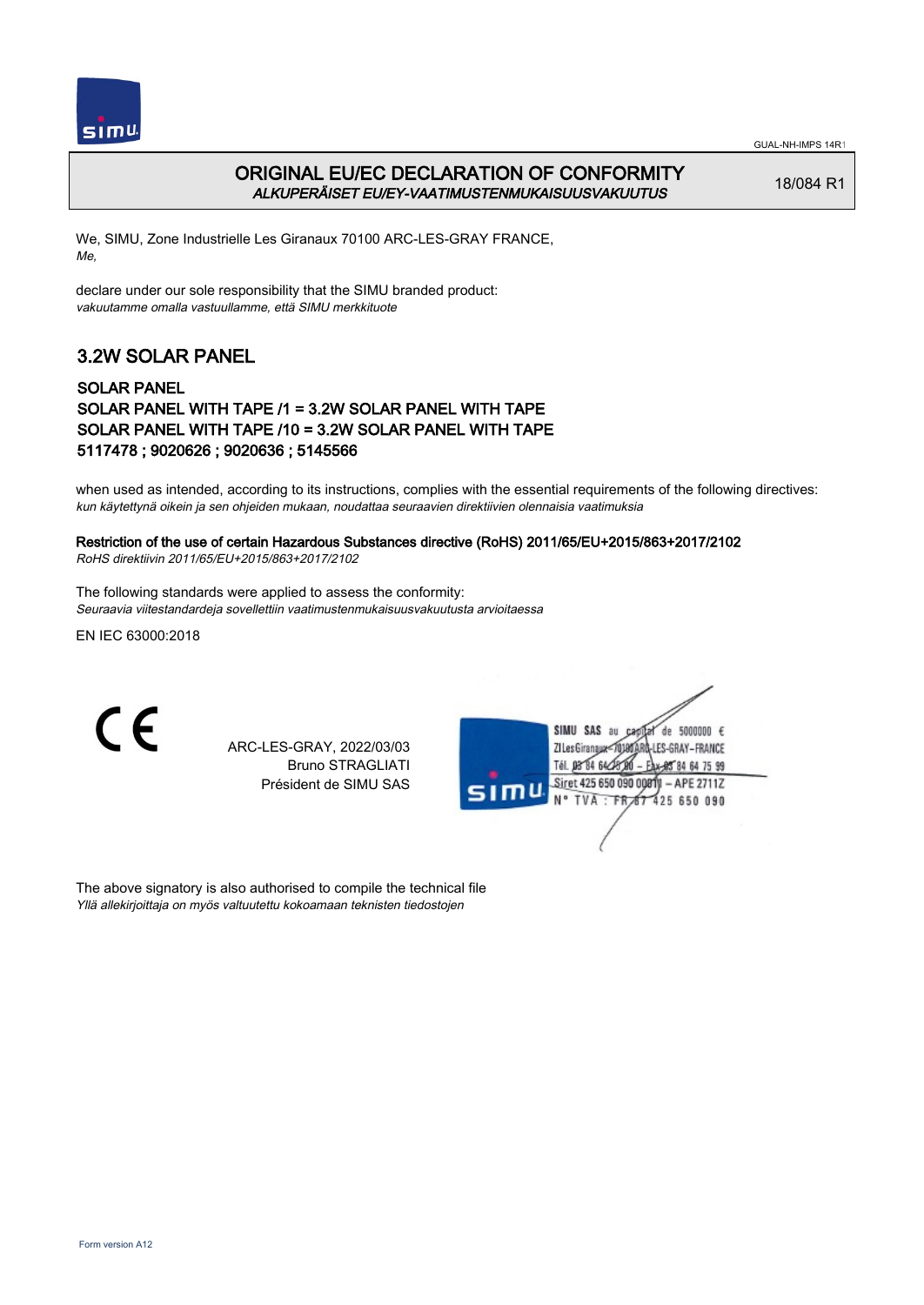



### ORIGINAL EU/EC DECLARATION OF CONFORMITY ΠΡΩΤΟΤΥΠΟ ΔΗΛΩΣΗ ΣΥΜΜΟΡΦΩΣΗΣ ΕΕ/EK

18/084 R1

We, SIMU, Zone Industrielle Les Giranaux 70100 ARC-LES-GRAY FRANCE, εμείς,

declare under our sole responsibility that the SIMU branded product: Δηλώνουμε αναλαμβάνοντας την αποκλειστική ευθύνη ότι το επώνυμο προϊόν SIMU

## 3.2W SOLAR PANEL

#### SOLAR PANEL SOLAR PANEL WITH TAPE /1 = 3.2W SOLAR PANEL WITH TAPE SOLAR PANEL WITH TAPE /10 = 3.2W SOLAR PANEL WITH TAPE 5117478 ; 9020626 ; 9020636 ; 5145566

when used as intended, according to its instructions, complies with the essential requirements of the following directives: όταν χρησιμοποιείται όπως έχει προβλεφθεί, σύμφωνα με τις οδηγίες του, συμφωνεί με τις βασικές απαιτήσεις των ακόλουθων οδηγιών

# Restriction of the use of certain Hazardous Substances directive (RoHS) 2011/65/EU+2015/863+2017/2102

Οδηγίας RoHS 2011/65/EU+2015/863+2017/2102

The following standards were applied to assess the conformity: Τα πρότυπα αναφοράς που ακολουθούν εφαρμόστηκαν με σκοπό την αξιολόγηση της συμμόρφωσης

EN IEC 63000:2018

C E

ARC-LES-GRAY, 2022/03/03 Bruno STRAGLIATI Président de SIMU SAS



The above signatory is also authorised to compile the technical file

Το πρόσωπο που αναφέρεται παραπάνω είναι επίσης εξουσιοδοτημένο να καταρτίσει τον τεχνικό φάκελο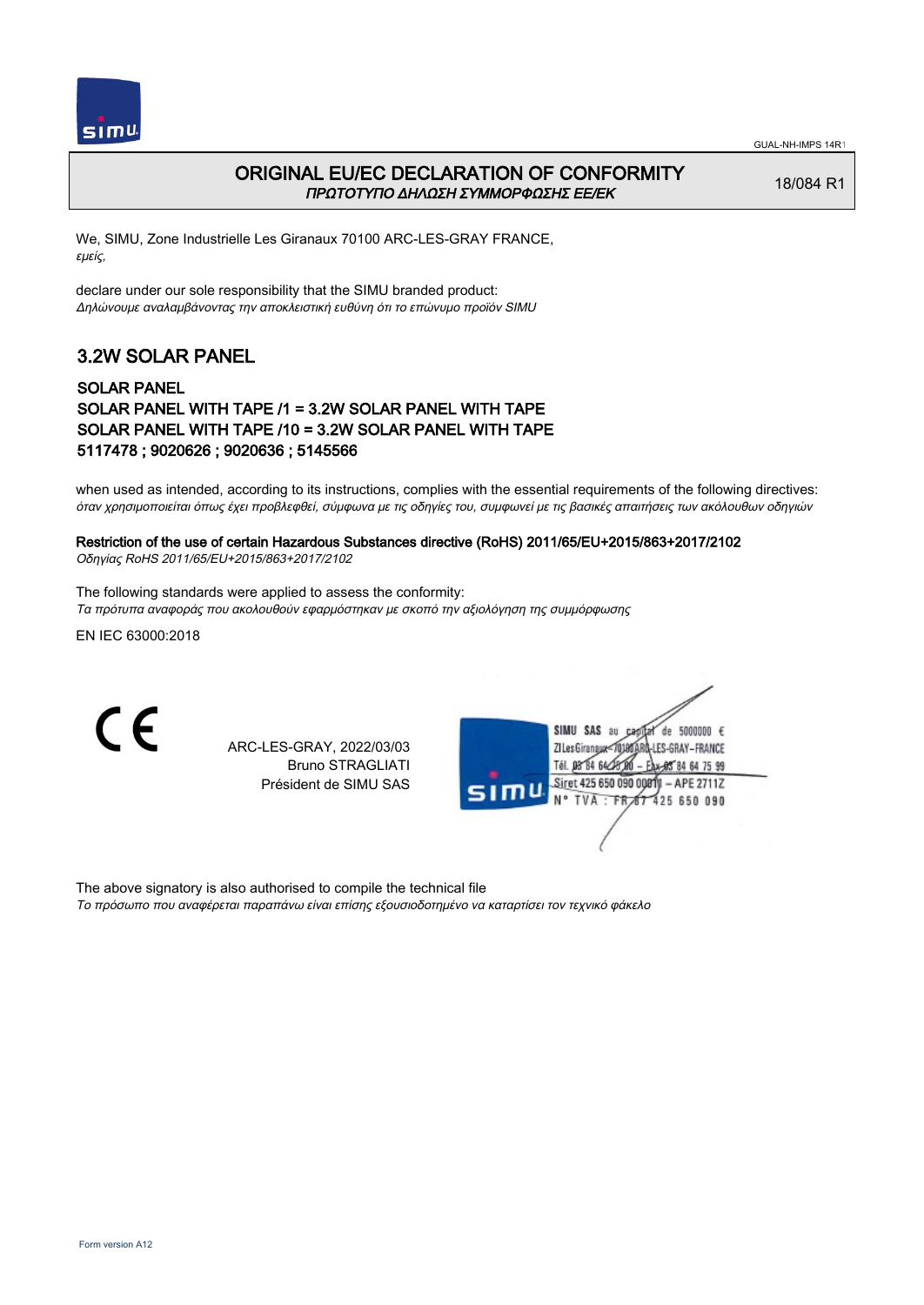



### ORIGINAL EU/EC DECLARATION OF CONFORMITY ORGINALNA EU/EC DEKLARACIJA O USKLAĐENOSTI

18/084 R1

We, SIMU, Zone Industrielle Les Giranaux 70100 ARC-LES-GRAY FRANCE, Mi,

declare under our sole responsibility that the SIMU branded product: izjavljujemo pod punom odgovornošču da je proizvod marke SIMU

# 3.2W SOLAR PANEL

#### SOLAR PANEL SOLAR PANEL WITH TAPE /1 = 3.2W SOLAR PANEL WITH TAPE SOLAR PANEL WITH TAPE /10 = 3.2W SOLAR PANEL WITH TAPE 5117478 ; 9020626 ; 9020636 ; 5145566

when used as intended, according to its instructions, complies with the essential requirements of the following directives: ako se upotrebljava prema namjeni, prema važećim uputama, usklađen sa prijeko potrebnim zahtijevima slijedećih direktiva

#### Restriction of the use of certain Hazardous Substances directive (RoHS) 2011/65/EU+2015/863+2017/2102 Direktiva RoHS 2011/65/EU+2015/863+2017/2102

The following standards were applied to assess the conformity: Slijedeće reference standarda se primjenjuju da se odredi usklađenost

EN IEC 63000:2018

 $\epsilon$ 

ARC-LES-GRAY, 2022/03/03 Bruno STRAGLIATI Président de SIMU SAS

|      | SIMU SAS<br>de 5000000 $\epsilon$<br>au<br>Cad |
|------|------------------------------------------------|
|      | <b>LES-GRAY-FRANCE</b><br>ZI Les Giranaux      |
|      | Tél. 08 84 64 28<br>Eax-95 84 64 75 99         |
|      | Siret 425 650 090 00811 - APE 2711Z            |
| SIMU | N° TVA : FR 67 425 650 090                     |
|      |                                                |
|      |                                                |
|      |                                                |

The above signatory is also authorised to compile the technical file Gore navedeni potpisnik također je ovlašten za sastavljanje tehničkog dokumenta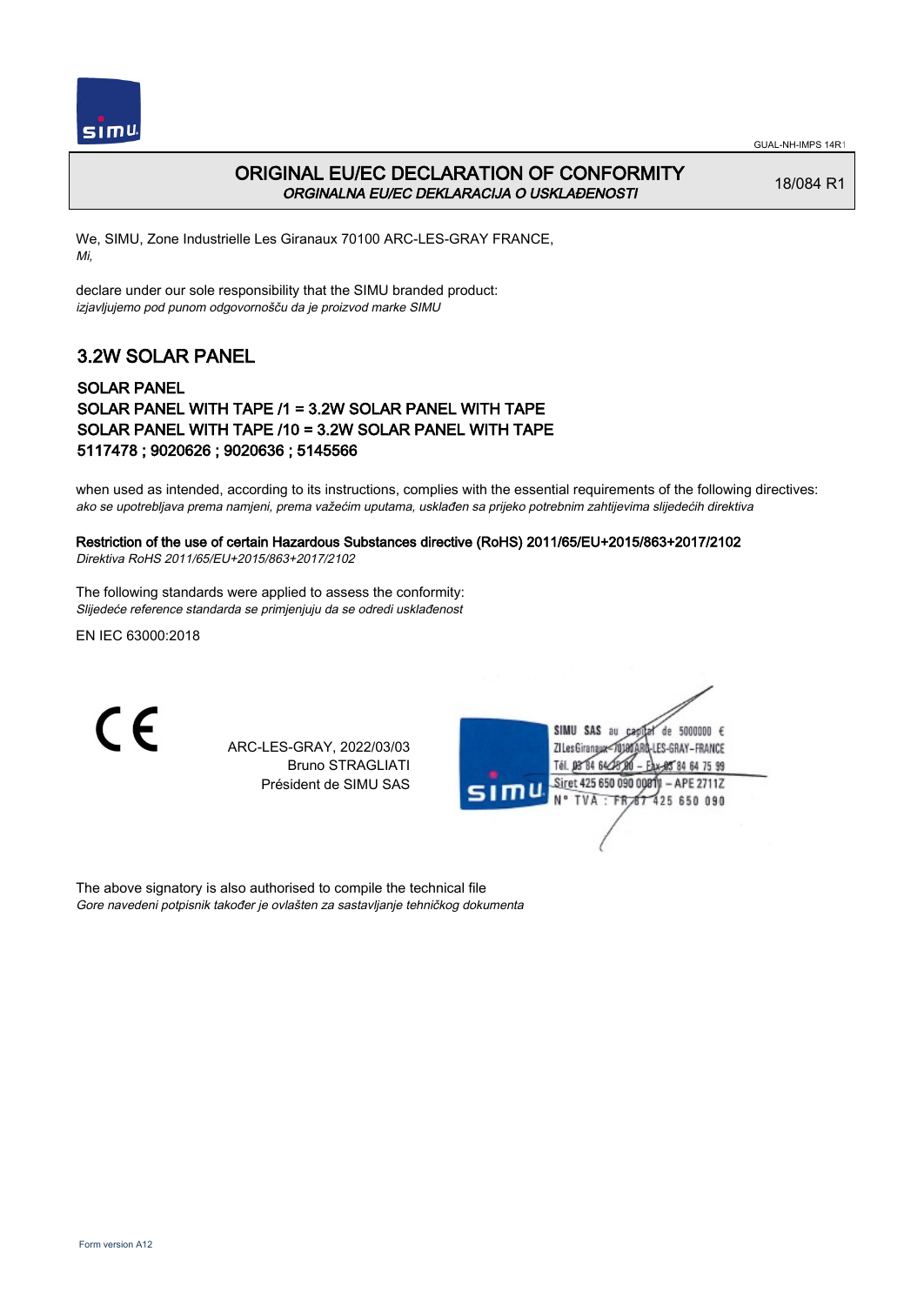

#### ORIGINAL EU/EC DECLARATION OF CONFORMITY Eredeti EU/CE Megfelelőségi Nyilatkozat

18/084 R1

We, SIMU, Zone Industrielle Les Giranaux 70100 ARC-LES-GRAY FRANCE, Alulírott,

declare under our sole responsibility that the SIMU branded product: felelősségünk teljes tudatában kijelentjük, hogy a szóban forgó SIMU termék

# 3.2W SOLAR PANEL

#### SOLAR PANEL SOLAR PANEL WITH TAPE /1 = 3.2W SOLAR PANEL WITH TAPE SOLAR PANEL WITH TAPE /10 = 3.2W SOLAR PANEL WITH TAPE 5117478 ; 9020626 ; 9020636 ; 5145566

when used as intended, according to its instructions, complies with the essential requirements of the following directives: megfelel, az alábbi irányelvekben megfogalmazott alapvető követelményeknek

#### Restriction of the use of certain Hazardous Substances directive (RoHS) 2011/65/EU+2015/863+2017/2102

RoHS irányelv 2011/65/EU+2015/863+2017/2102

The following standards were applied to assess the conformity: A megfelelőség biztosításának érdekében az alábbi szabványok kerültek alkalmazásra

EN IEC 63000:2018

C E

ARC-LES-GRAY, 2022/03/03 Bruno STRAGLIATI Président de SIMU SAS

|      | SIMU SAS<br>de 5000000 $\epsilon$<br>âu<br>ZI Les Giranaux180 ARD-LES-GRAY – FRANCE<br>Tél. 08 84 64 28 00<br>* 财 84 64 75 99 |
|------|-------------------------------------------------------------------------------------------------------------------------------|
| SIMU | Siret 425 650 090 00811 - APE 2711Z<br>N° TVA : FR 67 425 650 090                                                             |
|      |                                                                                                                               |

The above signatory is also authorised to compile the technical file A fent említett aláíró is jogosult a műszaki dokumentáció összeállítására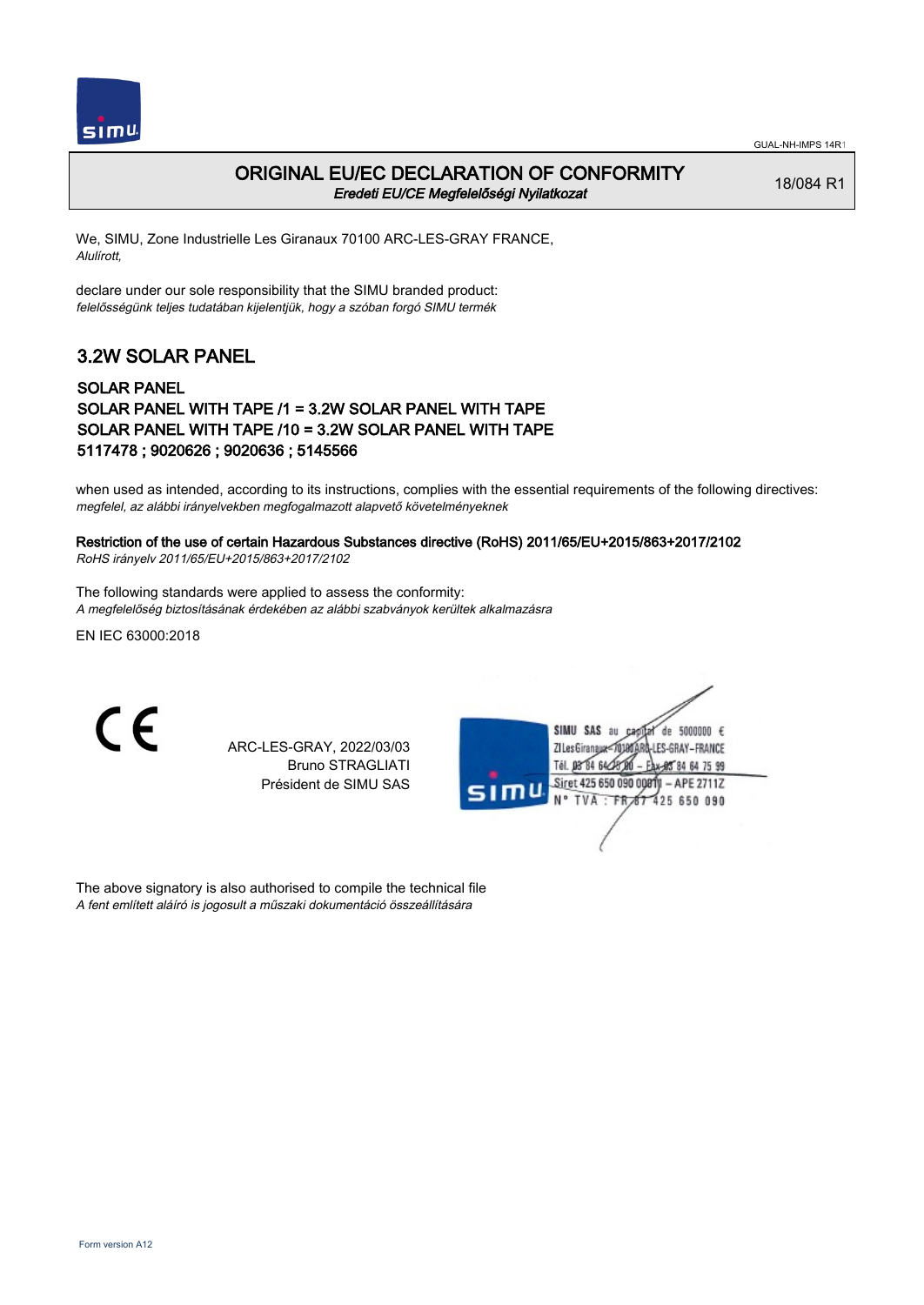



#### ORIGINAL EU/EC DECLARATION OF CONFORMITY ORIGINALI ES/EB ATITIKTIES DEKLARACIJA

18/084 R1

We, SIMU, Zone Industrielle Les Giranaux 70100 ARC-LES-GRAY FRANCE, Mes,

declare under our sole responsibility that the SIMU branded product: atsakingai deklaruojame, kad SIMU kompanijos produktas

## 3.2W SOLAR PANEL

#### SOLAR PANEL SOLAR PANEL WITH TAPE /1 = 3.2W SOLAR PANEL WITH TAPE SOLAR PANEL WITH TAPE /10 = 3.2W SOLAR PANEL WITH TAPE 5117478 ; 9020626 ; 9020636 ; 5145566

when used as intended, according to its instructions, complies with the essential requirements of the following directives: naudojamas pagal paskirtį, pagal gamintojo instrukcijas, atitinka esminius šių Direktyvų reikalavimus

# Restriction of the use of certain Hazardous Substances directive (RoHS) 2011/65/EU+2015/863+2017/2102

PMNA (RoHS) direktyva 2011/65/EU+2015/863+2017/2102

The following standards were applied to assess the conformity: Įverinti deklaruojamą atitiktį buvo taikomi toliau nurodyti standartai

EN IEC 63000:2018

C E

ARC-LES-GRAY, 2022/03/03 Bruno STRAGLIATI Président de SIMU SAS

|      | SIMU SAS<br>de 5000000 $\epsilon$<br>âu<br>1-LES-GRAY-FRANCE<br>ZI Les Giranaux |
|------|---------------------------------------------------------------------------------|
| SIMU | Tél. 08 84 646<br>* 船 84 64 75 99<br>Siret 425 650 090 00811 - APE 2711Z        |
|      | N° TVA : FR 67 425 650 090                                                      |
|      |                                                                                 |

The above signatory is also authorised to compile the technical file Asmuo, pasirašęs šią deklaraciją, taip pat turi įgaliojimą sudaryti techninę bylą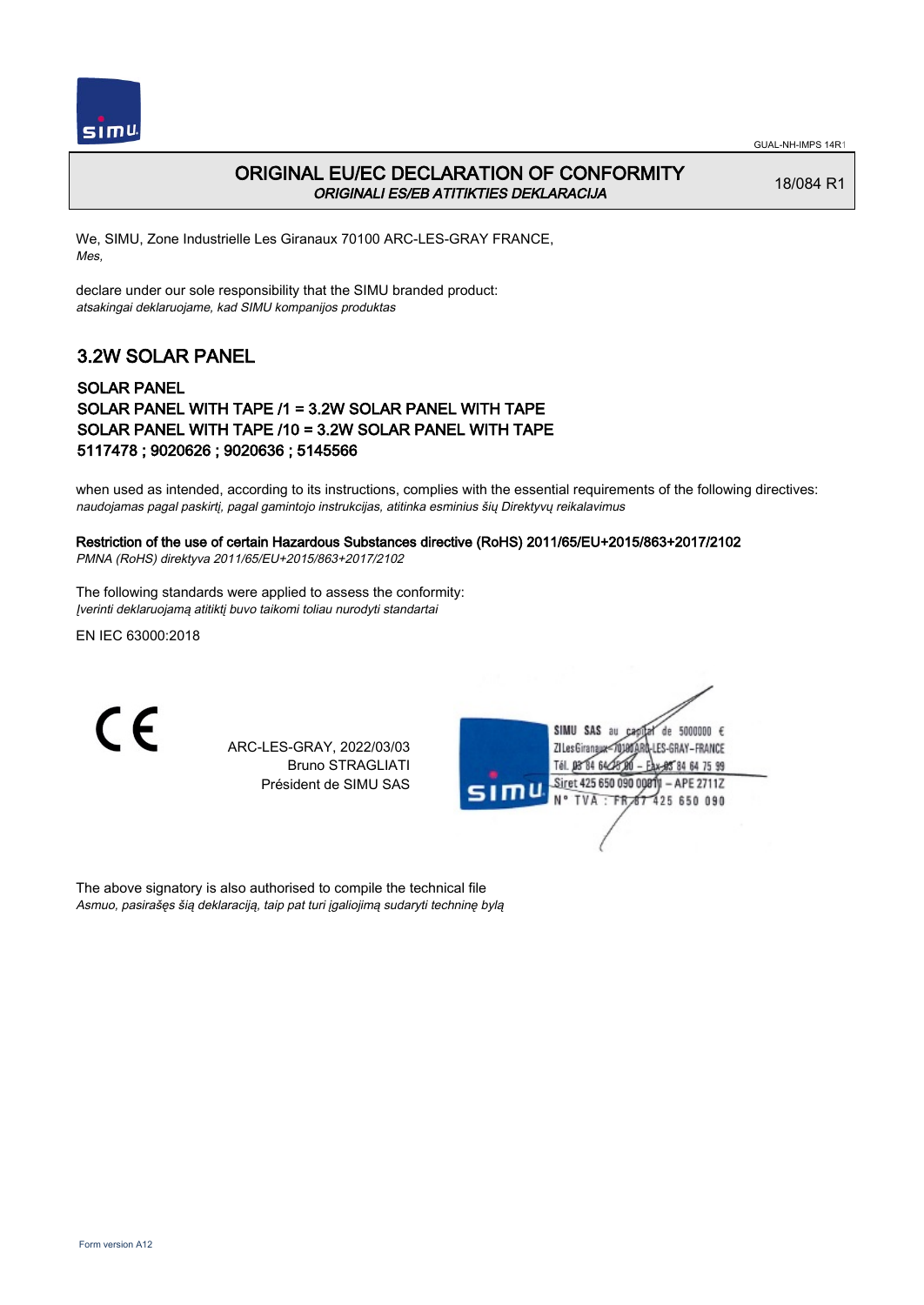

### ORIGINAL EU/EC DECLARATION OF CONFORMITY ES/EK ATBILSTĪBAS DEKLARĀCIJA

18/084 R1

We, SIMU, Zone Industrielle Les Giranaux 70100 ARC-LES-GRAY FRANCE, Mēs,

declare under our sole responsibility that the SIMU branded product: ar pilnu atbildību, apliecinām, ka SIMU zīmola produkti,

# 3.2W SOLAR PANEL

#### SOLAR PANEL SOLAR PANEL WITH TAPE /1 = 3.2W SOLAR PANEL WITH TAPE SOLAR PANEL WITH TAPE /10 = 3.2W SOLAR PANEL WITH TAPE 5117478 ; 9020626 ; 9020636 ; 5145566

when used as intended, according to its instructions, complies with the essential requirements of the following directives: ja tie tiek lietoti saskaņā ar norādījumiem, atbilst šo direktīvu pamatprasībām

#### Restriction of the use of certain Hazardous Substances directive (RoHS) 2011/65/EU+2015/863+2017/2102

RoHs Direktīva par dažādu bīstamu vielu izmantošanas ierobežošanu elektriskās un elektroniskās iekārtās 2011/65/EU+2015/863+2017/2102

The following standards were applied to assess the conformity: Atbilstības deklarācijas novērtēšanai tiek pielietoti sekojoši standarti

EN IEC 63000:2018

CE

ARC-LES-GRAY, 2022/03/03 Bruno STRAGLIATI Président de SIMU SAS

|      | SIMU SAS<br>de 5000000 $\epsilon$<br>au      |
|------|----------------------------------------------|
|      | <b>LLES-GRAY-FRANCE</b><br>ZI Les Giranaux-7 |
|      | Tél. 08 84 64 28 20<br>- Eax-85 84 64 75 99  |
| sımu | Siret 425 650 090 00811 - APE 2711Z          |
|      | N° TVA : FR 67 425 650 090                   |

The above signatory is also authorised to compile the technical file Iepriekš minētā persona ir pilnvarota sastādīt tehnisko dokumentāciju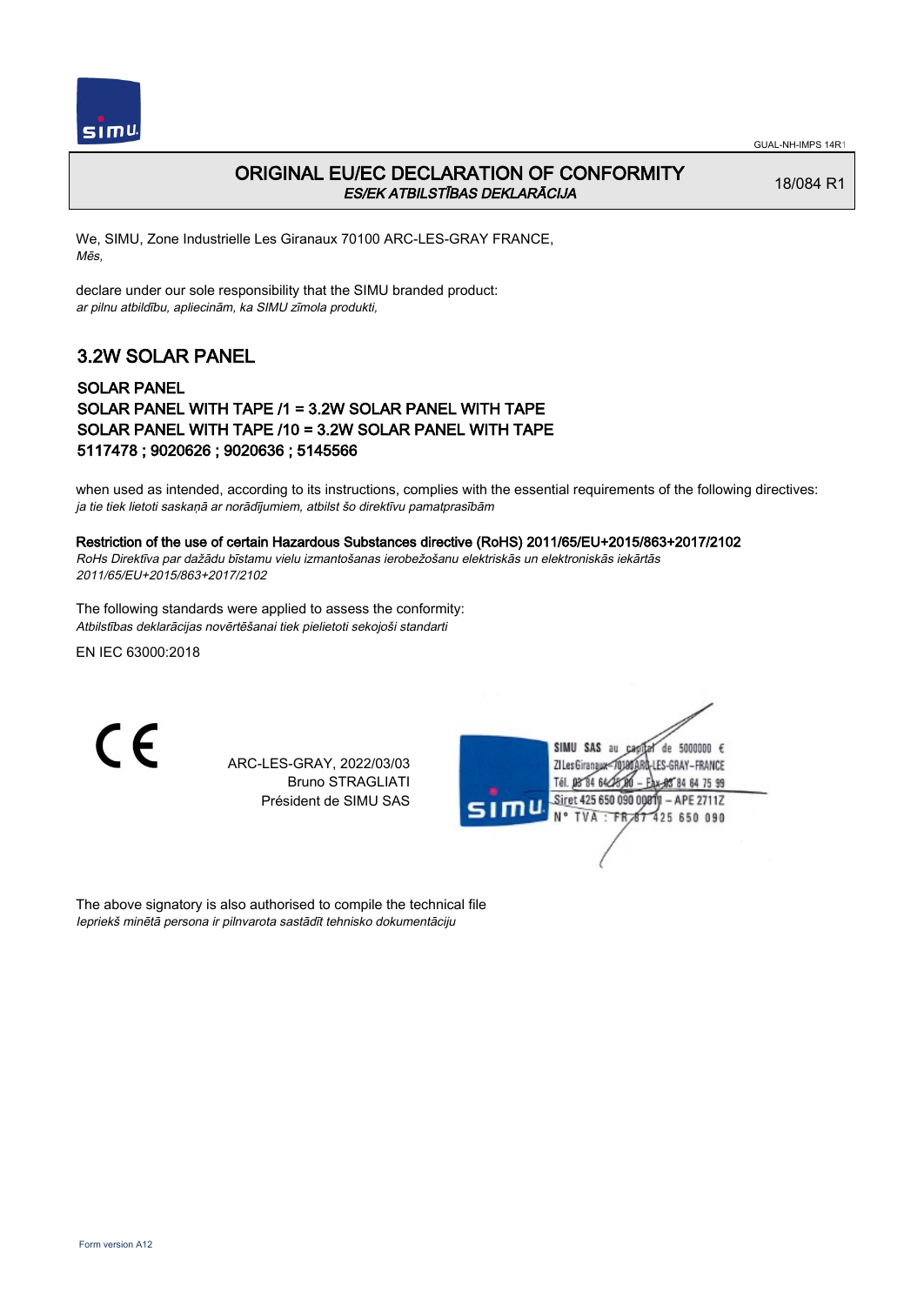



#### ORIGINAL EU/EC DECLARATION OF CONFORMITY OORSPRONKELIJKE EU/EG-CONFORMITEITSVERKLARING

18/084 R1

We, SIMU, Zone Industrielle Les Giranaux 70100 ARC-LES-GRAY FRANCE, Wij,

declare under our sole responsibility that the SIMU branded product: verklaren op eigen verantwoordelijkheid dat het produkt van het SIMU

## 3.2W SOLAR PANEL

#### SOLAR PANEL SOLAR PANEL WITH TAPE /1 = 3.2W SOLAR PANEL WITH TAPE SOLAR PANEL WITH TAPE /10 = 3.2W SOLAR PANEL WITH TAPE 5117478 ; 9020626 ; 9020636 ; 5145566

when used as intended, according to its instructions, complies with the essential requirements of the following directives: wanneer gebruikt voor de juiste toepassing voldoet aan de essentiële eisen van de volgende richtlijnen

### Restriction of the use of certain Hazardous Substances directive (RoHS) 2011/65/EU+2015/863+2017/2102

RoHS Richtlijn 2011/65/EU+2015/863+2017/2102

The following standards were applied to assess the conformity: De volgende referentiestandaarden worden toegepast om de overeenstemming te evalueren

EN IEC 63000:2018

C E

ARC-LES-GRAY, 2022/03/03 Bruno STRAGLIATI Président de SIMU SAS



The above signatory is also authorised to compile the technical file De bovengenoemde persoon is ook bevoegd om het technisch dossier samen te stellen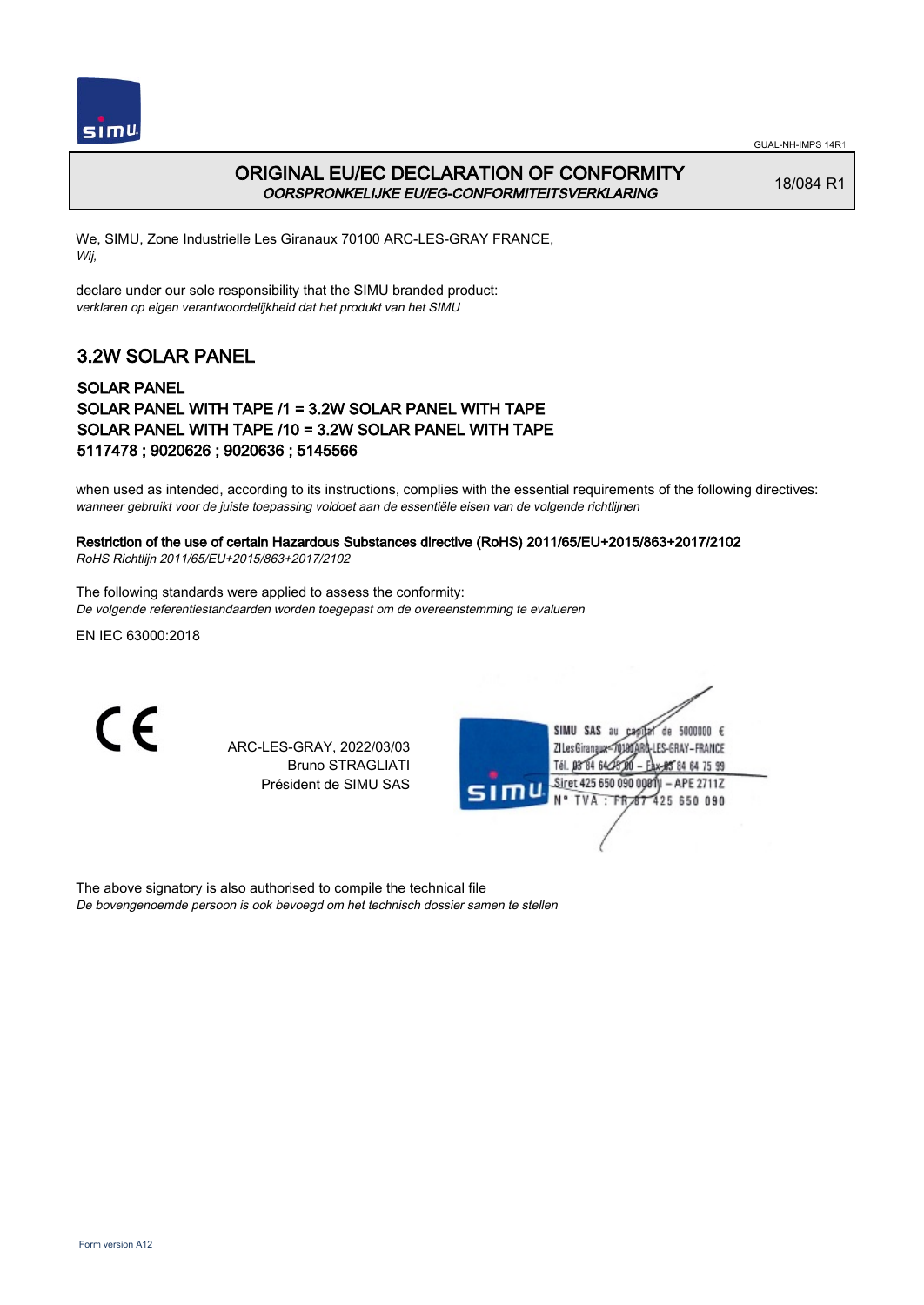

### ORIGINAL EU/EC DECLARATION OF CONFORMITY ORIGINAL EU / CE - ERKLÆRING

18/084 R1

We, SIMU, Zone Industrielle Les Giranaux 70100 ARC-LES-GRAY FRANCE, Vi,

declare under our sole responsibility that the SIMU branded product: erklærer under vårt eneansvar at SIMU merket produkt

# 3.2W SOLAR PANEL

#### SOLAR PANEL SOLAR PANEL WITH TAPE /1 = 3.2W SOLAR PANEL WITH TAPE SOLAR PANEL WITH TAPE /10 = 3.2W SOLAR PANEL WITH TAPE 5117478 ; 9020626 ; 9020636 ; 5145566

when used as intended, according to its instructions, complies with the essential requirements of the following directives: når de brukes som forutsatt, i henhold til sin instruks, i samsvar med de grunnlegende kravene i følgende direktiver

# Restriction of the use of certain Hazardous Substances directive (RoHS) 2011/65/EU+2015/863+2017/2102

RoHS-direktivet 2011/65/EU+2015/863+2017/2102

The following standards were applied to assess the conformity: Følgende referansestandarder ble brukt for å vurdere samsvar

EN IEC 63000:2018

C E

ARC-LES-GRAY, 2022/03/03 Bruno STRAGLIATI Président de SIMU SAS



The above signatory is also authorised to compile the technical file Ovennevnte underskrevet fullmakt til å utarbeide den tekniske dokumentasjonen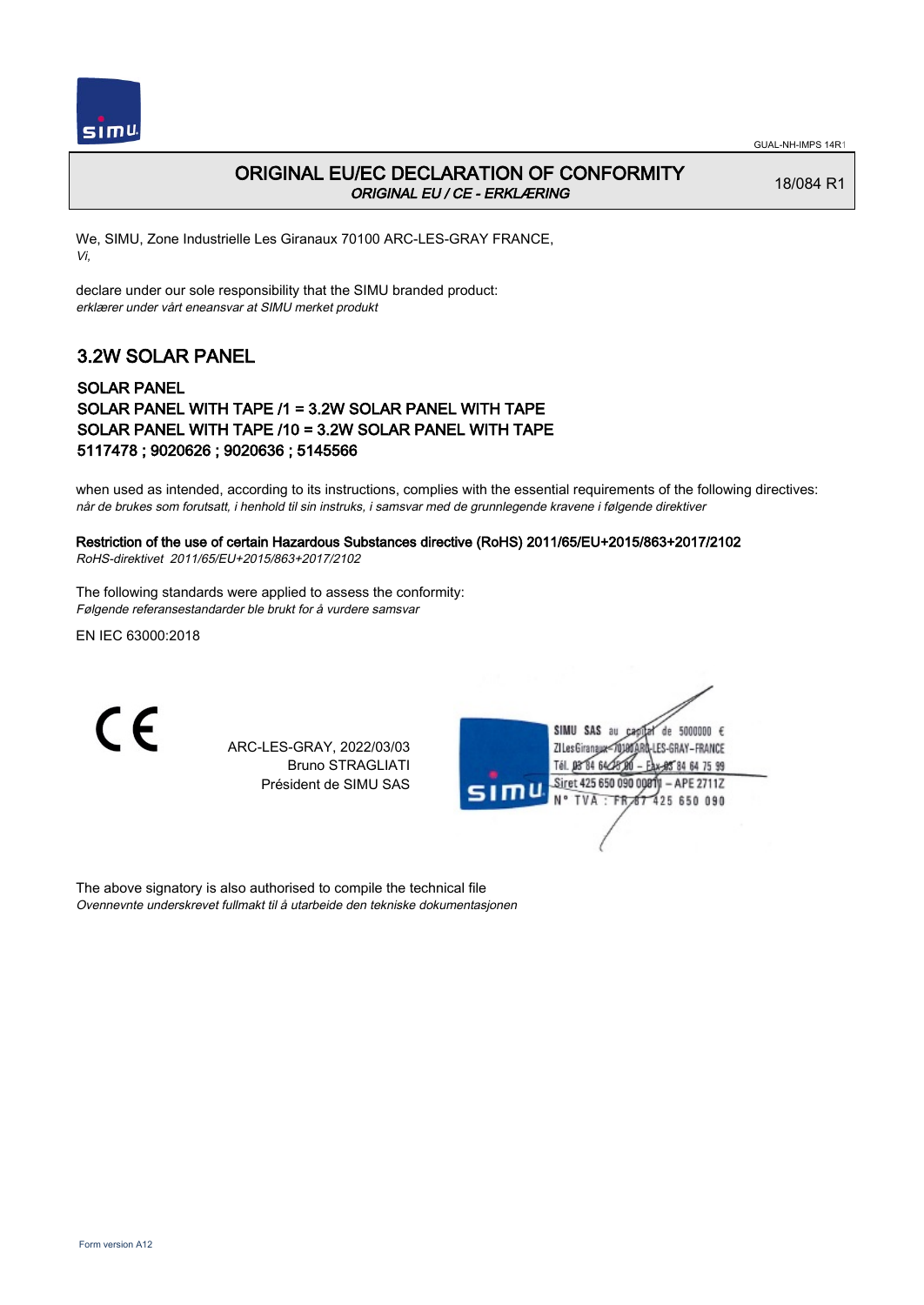



### ORIGINAL EU/EC DECLARATION OF CONFORMITY ORYGINALNA DEKLARACJA ZGODNOŚCI UE/WE

18/084 R1

We, SIMU, Zone Industrielle Les Giranaux 70100 ARC-LES-GRAY FRANCE, My,

declare under our sole responsibility that the SIMU branded product: deklarujemy z pełną odpowiedzialnością, że produkt oznaczony marką SIMU

# 3.2W SOLAR PANEL

#### SOLAR PANEL SOLAR PANEL WITH TAPE /1 = 3.2W SOLAR PANEL WITH TAPE SOLAR PANEL WITH TAPE /10 = 3.2W SOLAR PANEL WITH TAPE 5117478 ; 9020626 ; 9020636 ; 5145566

when used as intended, according to its instructions, complies with the essential requirements of the following directives: gdy jest używany zgodnie z przeznaczeniem i instrukcjami, spełnia podstawowe wymagania następujących Dyrektyw

# Restriction of the use of certain Hazardous Substances directive (RoHS) 2011/65/EU+2015/863+2017/2102

Dyrektywa RoHS 2011/65/EU+2015/863+2017/2102

The following standards were applied to assess the conformity: Do oceny zgodności zostały zastosowane następujące normy

EN IEC 63000:2018

C E

ARC-LES-GRAY, 2022/03/03 Bruno STRAGLIATI Président de SIMU SAS

|      | de 5000000 $\epsilon$<br>SIMU SAS au<br>Cad   |  |
|------|-----------------------------------------------|--|
|      | <b>G-LES-GRAY-FRANCE</b><br>ZI Les Giranaux-7 |  |
|      | Tél. 08 84 64 28 0<br>Eax-85 84 64 75 99      |  |
| sımu | Siret 425 650 090 00811 - APE 2711Z           |  |
|      | N° TVA : FR 67 425 650 090                    |  |
|      |                                               |  |
|      |                                               |  |

The above signatory is also authorised to compile the technical file Osoba wskazana powyżej jest również upoważniony do przygotowania dokumentacji technicznej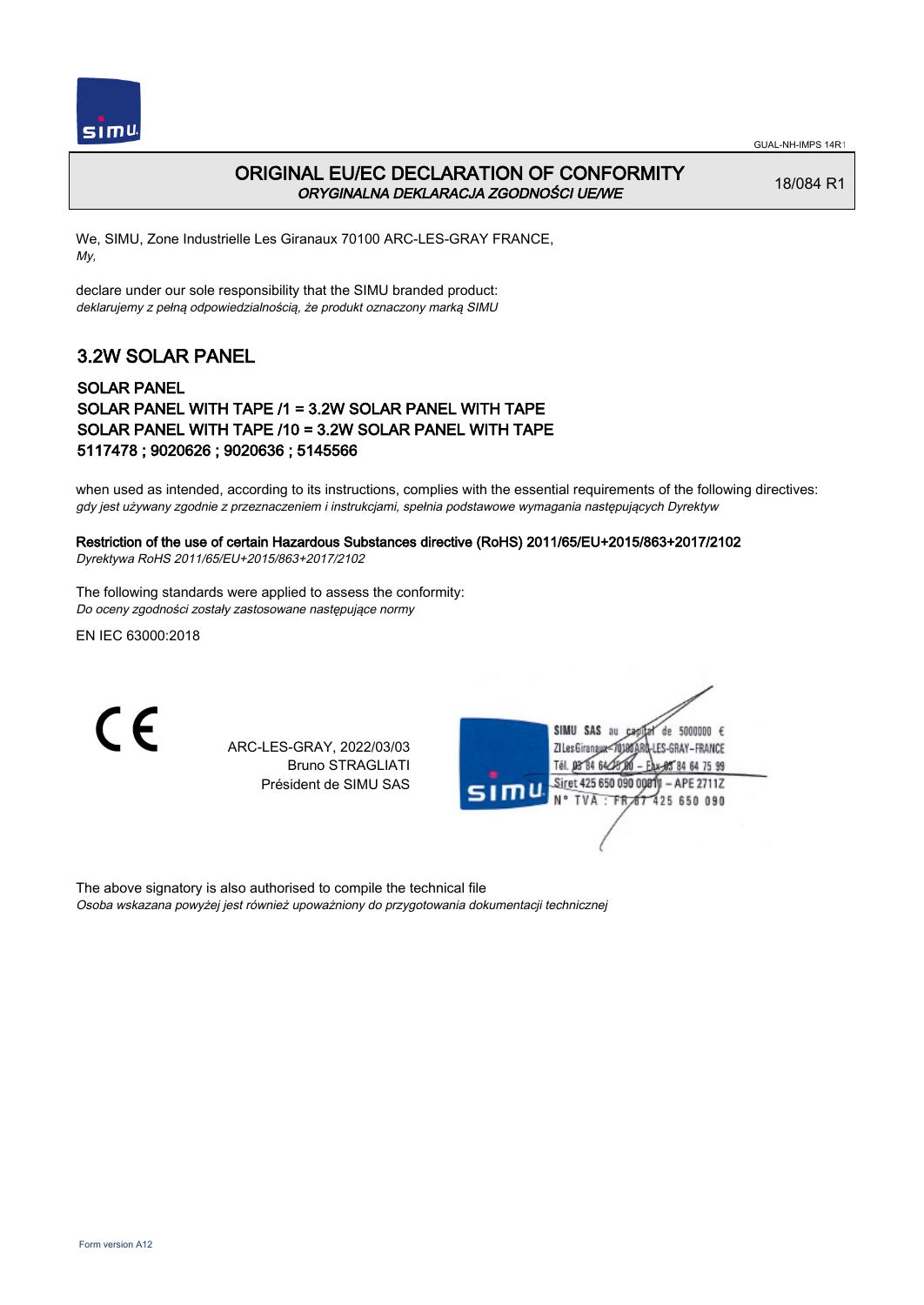



### ORIGINAL EU/EC DECLARATION OF CONFORMITY DECLARAÇÃO UE/CE DE CONFORMIDADE ORIGINAL

18/084 R1

We, SIMU, Zone Industrielle Les Giranaux 70100 ARC-LES-GRAY FRANCE, Nós,

declare under our sole responsibility that the SIMU branded product: declaramos sob nossa única responsabilidade que o dispositivo marca SIMU

# 3.2W SOLAR PANEL

#### SOLAR PANEL SOLAR PANEL WITH TAPE /1 = 3.2W SOLAR PANEL WITH TAPE SOLAR PANEL WITH TAPE /10 = 3.2W SOLAR PANEL WITH TAPE 5117478 ; 9020626 ; 9020636 ; 5145566

when used as intended, according to its instructions, complies with the essential requirements of the following directives: Quando utilizado de acordo com sua a aplicação, segundo as suas instruções, cumpre os requisitos essenciais das seguintes diretivas

### Restriction of the use of certain Hazardous Substances directive (RoHS) 2011/65/EU+2015/863+2017/2102

Diretiva RoHS 2011/65/EU+2015/863+2017/2102

The following standards were applied to assess the conformity: As normas de referência apresentadas em seguida foram aplicadas para avaliar a conformidade

EN IEC 63000:2018

C E

ARC-LES-GRAY, 2022/03/03 Bruno STRAGLIATI Président de SIMU SAS



The above signatory is also authorised to compile the technical file A pessoa nomeada acima também está autorizada a compilar o processo técnico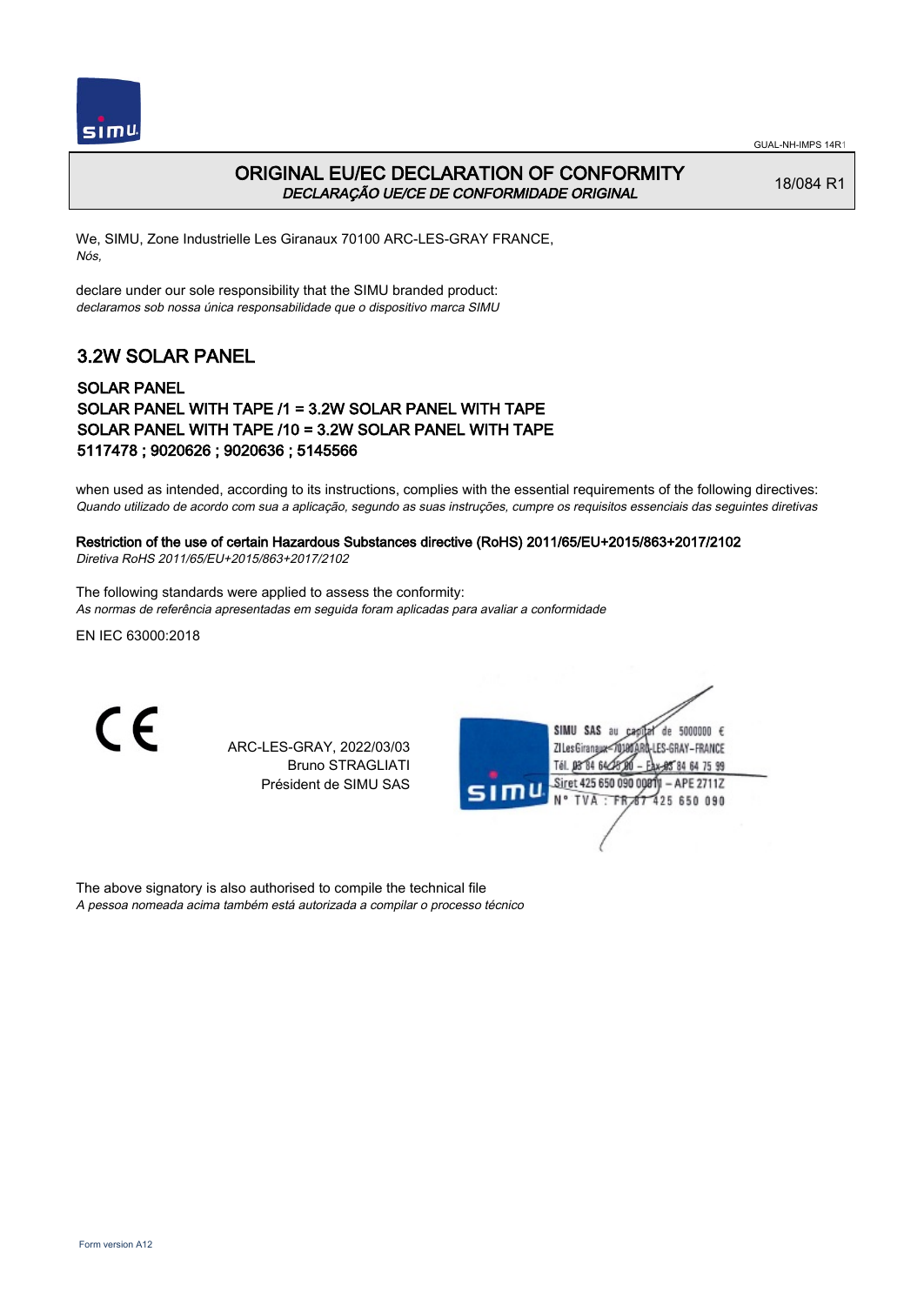



### ORIGINAL EU/EC DECLARATION OF CONFORMITY ORIGINAL EU/EC DECLARAIE DE CONFORMITATE

18/084 R1

We, SIMU, Zone Industrielle Les Giranaux 70100 ARC-LES-GRAY FRANCE, Noi,

declare under our sole responsibility that the SIMU branded product: declarăm pe propria răspundere că produsele marca SIMU

## 3.2W SOLAR PANEL

#### SOLAR PANEL SOLAR PANEL WITH TAPE /1 = 3.2W SOLAR PANEL WITH TAPE SOLAR PANEL WITH TAPE /10 = 3.2W SOLAR PANEL WITH TAPE 5117478 ; 9020626 ; 9020636 ; 5145566

when used as intended, according to its instructions, complies with the essential requirements of the following directives: utilizate conform destinaiei lor, aa cum este descris în manualul de utilizare, sunt în conformitate cu cerinele eseniale ale următoarelor directive

#### Restriction of the use of certain Hazardous Substances directive (RoHS) 2011/65/EU+2015/863+2017/2102

Directiva RoHS 2011/65/EU+2015/863+2017/2102

The following standards were applied to assess the conformity: Următoarele standarde de referină au fost aplicate pentru respectarea conformităii

EN IEC 63000:2018

CE

ARC-LES-GRAY, 2022/03/03 Bruno STRAGLIATI Président de SIMU SAS

| SIMU SAS<br>5000000 $\epsilon$<br>de<br>âu |
|--------------------------------------------|
| I-LES-GRAY-FRANCE<br>ZI Les Giranaux<      |
| Tél. 08 84 64 28 00<br>Eax-85 84 64 75 99  |
| Siret 425 650 090 00811 - APE 2711Z        |
| SIMU<br>N° TVA : FR 67 425 650 090         |
|                                            |
|                                            |
|                                            |

The above signatory is also authorised to compile the technical file Semnatarul de mai sus este, de asemenea, autorizat să întocmească dosarul tehnic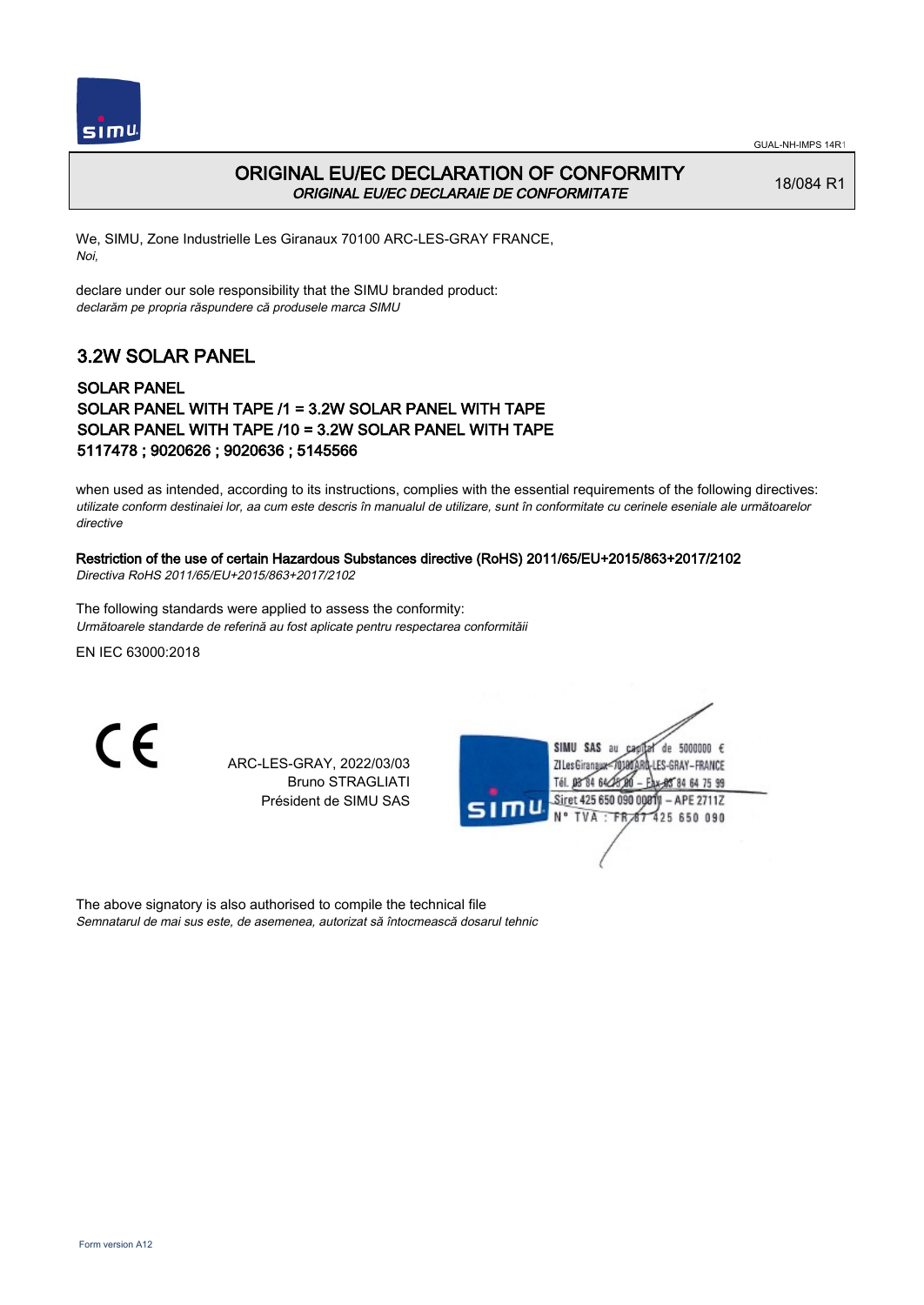

### ORIGINAL EU/EC DECLARATION OF CONFORMITY ORIGINAL EU/EG-FÖRSÄKRAN OM ÖVERENSSTÄMMELSE

18/084 R1

We, SIMU, Zone Industrielle Les Giranaux 70100 ARC-LES-GRAY FRANCE, Vi,

declare under our sole responsibility that the SIMU branded product: försäkrar på eget ansvar att produkten av varumärket SIMU

## 3.2W SOLAR PANEL

#### SOLAR PANEL SOLAR PANEL WITH TAPE /1 = 3.2W SOLAR PANEL WITH TAPE SOLAR PANEL WITH TAPE /10 = 3.2W SOLAR PANEL WITH TAPE 5117478 ; 9020626 ; 9020636 ; 5145566

when used as intended, according to its instructions, complies with the essential requirements of the following directives: uppfyller de grundläggande kraven i följande direktiv när den används på det sätt som avses, i enlighet med bruksanvisningen

### Restriction of the use of certain Hazardous Substances directive (RoHS) 2011/65/EU+2015/863+2017/2102

RoHS-direktivet 2011/65/EU+2015/863+2017/2102

The following standards were applied to assess the conformity: Följande referensnormer har tillämpats för att göra en bedömning av överensstämmelsen

EN IEC 63000:2018

C E

ARC-LES-GRAY, 2022/03/03 Bruno STRAGLIATI Président de SIMU SAS

|      | SIMU SAS<br>de 5000000 $\epsilon$<br>âu<br>Ca<br><b>A-LES-GRAY-FRANCE</b><br>ZI Les Giranaux-7<br>Tél. 08 84 64 CK<br>EAX-985 84 64 75 99 |
|------|-------------------------------------------------------------------------------------------------------------------------------------------|
| SIMU | Siret 425 650 090 00811 - APE 2711Z<br>N° TVA : FR 67 425 650 090                                                                         |
|      |                                                                                                                                           |

The above signatory is also authorised to compile the technical file Den person som anges ovan är också behörig att ställa samman den tekniska dokumentationen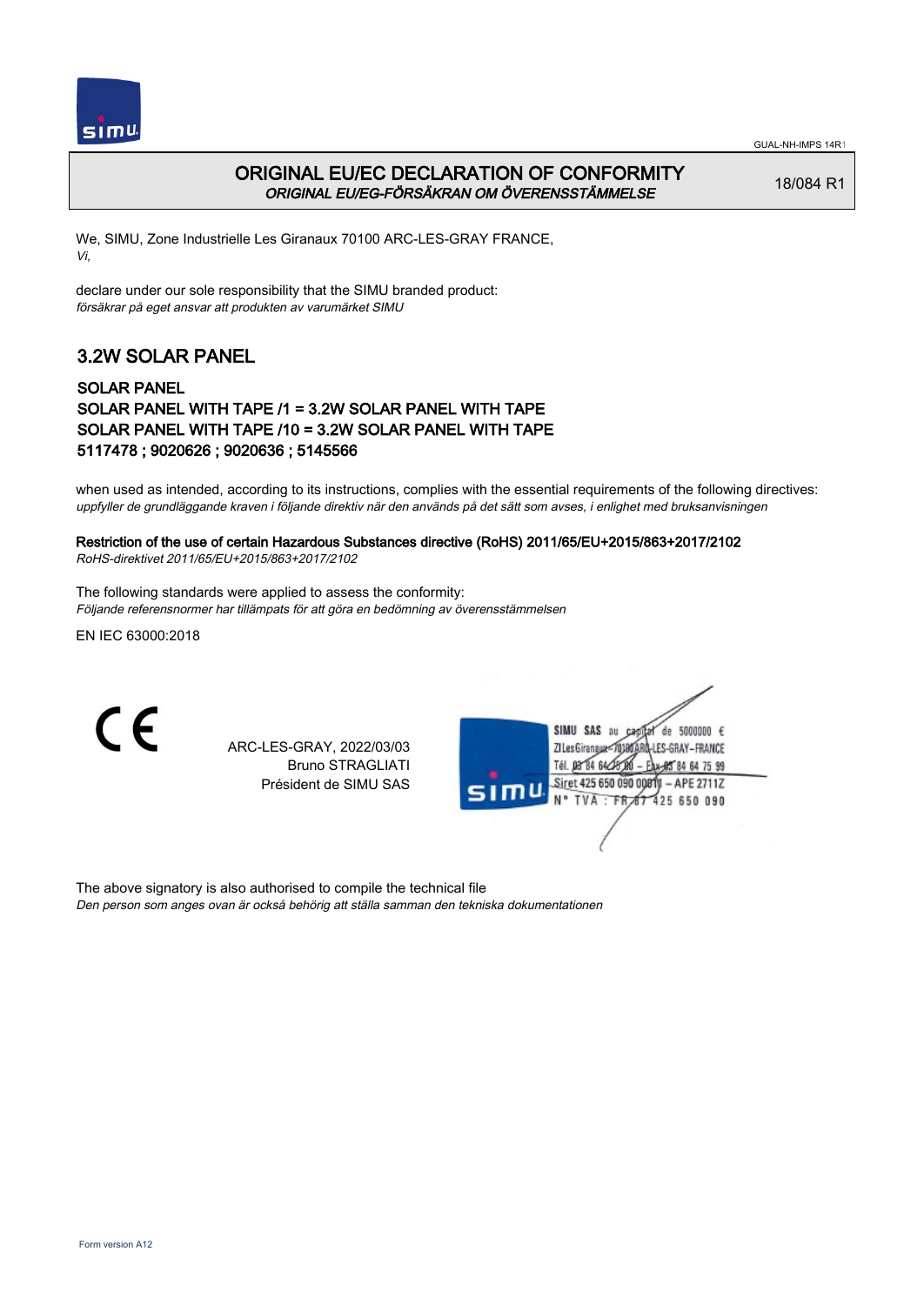

### ORIGINAL EU/EC DECLARATION OF CONFORMITY ORIGINÁLNE VYHLÁSENIE EU/ES O ZHODE

18/084 R1

We, SIMU, Zone Industrielle Les Giranaux 70100 ARC-LES-GRAY FRANCE, My,

declare under our sole responsibility that the SIMU branded product: vyhlasujeme na svoju výlučnú zodpovednosť, že výrobok značky SIMU

# 3.2W SOLAR PANEL

#### SOLAR PANEL SOLAR PANEL WITH TAPE /1 = 3.2W SOLAR PANEL WITH TAPE SOLAR PANEL WITH TAPE /10 = 3.2W SOLAR PANEL WITH TAPE 5117478 ; 9020626 ; 9020636 ; 5145566

when used as intended, according to its instructions, complies with the essential requirements of the following directives: ak je používaný v súlade s účelom použitia a s návodom, spĺňa základné požiadavky týchto smerníc

#### Restriction of the use of certain Hazardous Substances directive (RoHS) 2011/65/EU+2015/863+2017/2102

Smernica o obmedzení používania určitých nebezpečných látok v elektrických a elektronických zariadeniach 2011/65/EU+2015/863+2017/2102

The following standards were applied to assess the conformity: Pre posúdenie zhody boli použité následujúce normy

EN IEC 63000:2018

CE

ARC-LES-GRAY, 2022/03/03 Bruno STRAGLIATI Président de SIMU SAS

|      | SIMU SAS<br>de 5000000 $\epsilon$<br>âu<br>LES-GRAY-FRANCE<br><b>ZI Les Giranaux</b> |
|------|--------------------------------------------------------------------------------------|
| SIMU | Tél. 08 84 64<br>Eax-85 84 64 75 99<br>Siret 425 650 090 00011 - APE 2711Z           |
|      | N° TVA : FR 67 425 650 090                                                           |
|      |                                                                                      |

The above signatory is also authorised to compile the technical file uvedená osoba je tiež osoba zodpovedná za vypracovanie technickej dokumentácie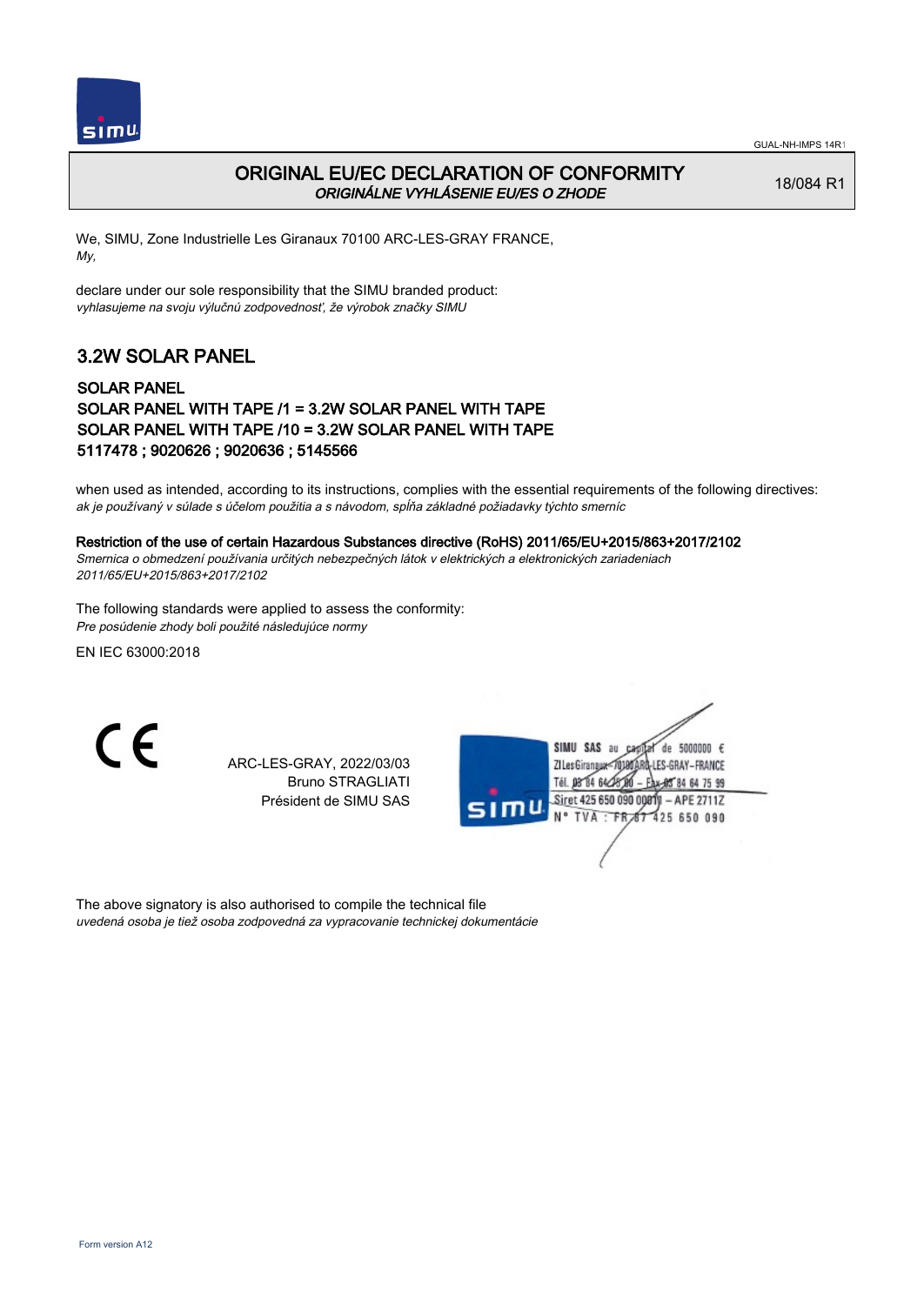



### ORIGINAL EU/EC DECLARATION OF CONFORMITY IZJAVA O SKLADNOSTI / IZJAVA O LASTNOSTIH

18/084 R1

We, SIMU, Zone Industrielle Les Giranaux 70100 ARC-LES-GRAY FRANCE, Mi,

declare under our sole responsibility that the SIMU branded product: S polno odgovornostjo izjavljamo, da izdelki blagovne znamke SIMU

# 3.2W SOLAR PANEL

#### SOLAR PANEL SOLAR PANEL WITH TAPE /1 = 3.2W SOLAR PANEL WITH TAPE SOLAR PANEL WITH TAPE /10 = 3.2W SOLAR PANEL WITH TAPE 5117478 ; 9020626 ; 9020636 ; 5145566

when used as intended, according to its instructions, complies with the essential requirements of the following directives: ko se uporabljajo v skladu z namembnostjo in navodili, ustrezajo bistvenim zahtevam naslednjih direktiv

### Restriction of the use of certain Hazardous Substances directive (RoHS) 2011/65/EU+2015/863+2017/2102

Direktiva RoHS 2011/65/EU+2015/863+2017/2102

The following standards were applied to assess the conformity: Za preverjanje skladnosti so bili uporabljeni naslednji standardi

EN IEC 63000:2018

 $\epsilon$ 

ARC-LES-GRAY, 2022/03/03 Bruno STRAGLIATI Président de SIMU SAS

|      | SIMU SAS<br>de 5000000 $\epsilon$<br>au<br>Cad |
|------|------------------------------------------------|
|      | <b>LES-GRAY-FRANCE</b><br>ZI Les Giranaux      |
|      | Tél. 08 84 64 28<br>Eax-95 84 64 75 99         |
|      | Siret 425 650 090 00811 - APE 2711Z            |
| SIMU | N° TVA : FR 67 425 650 090                     |
|      |                                                |
|      |                                                |
|      |                                                |

The above signatory is also authorised to compile the technical file Podpisnik, naveden zgoraj, je pooblaščen tudi za pripravo tehnične dokumentacije